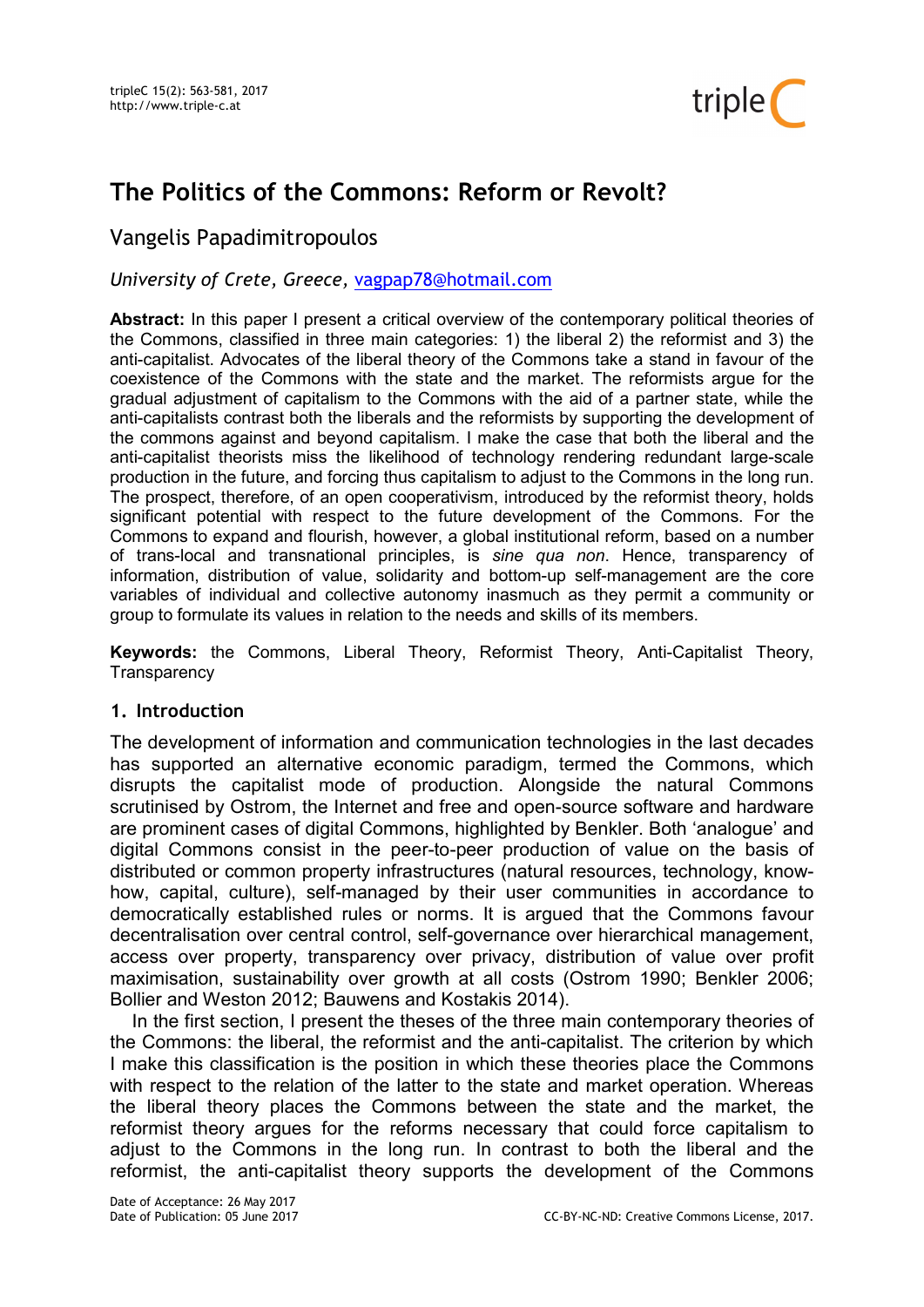against and beyond capitalism. In the second section, I develop a critical stance to all three theories with the aim to provide with a constructive synthesis of the politics of the Commons.

# 2. The Politics of the Commons

The Commons movement is grounded on a political theory, the roots of which can be traced back to the transition from feudalism to capitalism. The unfulfilled goal of the social movements for freedom of the  $15<sup>th</sup>$ , 16<sup>th</sup> and  $17<sup>th</sup>$  centuries (Corcoran 1983; Linebaugh and Rediker 2000; Federici 2004) resonates in the modern politics of the Commons, developed in the Ricardo school of socialists and the work of Saint-Simon, Fourier, Proudhon and Marx. Since then, a number of thinkers have connected their work with the Commons: Arendt, De Beauvoir, Latouche, Gorz, Chomsky, and Castoriadis, to name just a few. Nowadays, there are three main theoretical approaches to the Commons: a liberal (Ostrom, Benkler, Bollier), a reformist (Bauwens and Kostakis, Arvidsson and Peitersen, Rushkoff) and an anticapitalist (Hardt and Negri, De Angelis, Caffentzis, Federici, Rigi, Meretz). The above classification is but a schematic one. As such, it is devoid of any crude ideological labelling. I should mention, finally, that I am referring here only to the most influential thinkers of the Commons.

# 2.1. The Liberal Theory of the Commons

For the sake of clarity, we have to distinguish initially between the neoliberal cooptation of the Commons and the liberal theory of the Commons. Whereas the former refers to a strategy of the capital to neo-feudalise the Commons under the marketing buzzword of a so-called 'sharing' economy (as for Uber, Airbnb, Taskrabbit and so on) that supposedly renders everybody a micro-entrepreneur, trading, sharing, swapping and renting the excess capacity of products and services online (Scholz 2012; Scholz and Schneider 2016), the latter refers to theories of the Commons which examine their potential for a genuine sharing economy based on peer-to-peer production. The criterion by which I classify the work of Ostrom, Benkler and Bollier under the term 'liberal' is that all three place the development of the Commons in parallel with the state and market operation. They advocate the coexistence of the Commons with the public (its associated state and institutions) and private sector.

To begin with, Ostrom's work on the Commons can be broadly situated among the rational-choice tradition in economic and political theory, focusing on the impact of incentives on the functioning of institutions. Hardin (1968) emphasised the problem of the free-rider with regards to the management of common pool resources. He calls us to picture a pasture open to all, in which each herder acts as a self-interested actor, aiming to maximise his gain by adding more and more animals for grazing. This eventually results in overgrazing and pasture depletion. He concludes that the most efficient solution to "the tragedy of the commons" is privatisation. Accordingly, Hardin's metaphor of the grazing commons applies to all situations where the "tragedy of the commons" is possible. Therefore, Hardin's argument is consistent with the prevailing neoliberalism of our times (Castree 2010, 14).

Hardin's argument, however, is problematic on two interdependent accounts. Firstly, he utilises a limited view of private property rights and, secondly, he refers to open access commons with no rules at all regulating the use of the resource. But this is not always the case. Ostrom was awarded the Nobel Prize in economics in 2009 for having analysed numerous successful cases of self-managed natural resources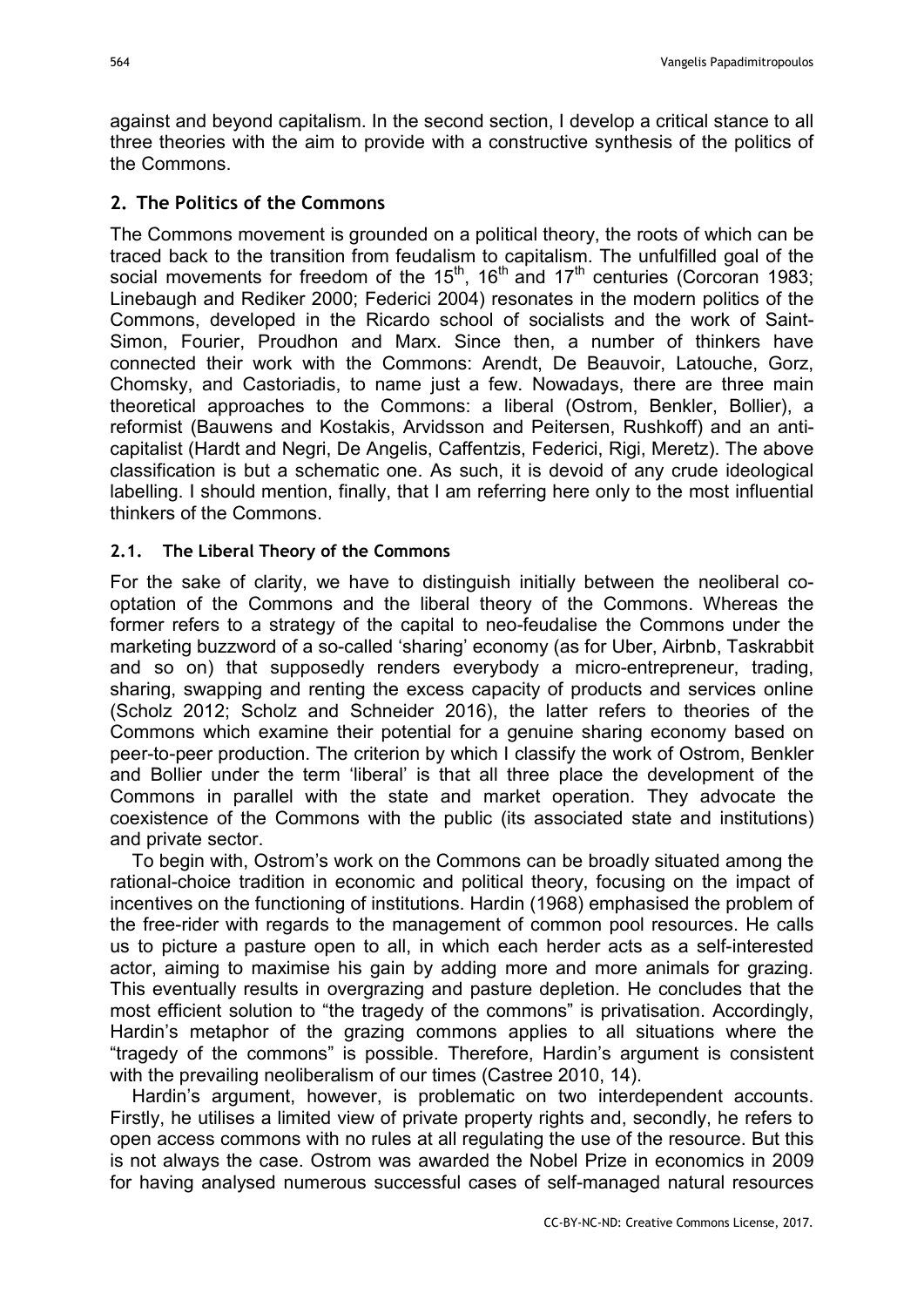such as forests, fisheries, pastures and irrigation fields, stretching across the globe from Switzerland to Spain, Nepal and Indonesia (Ostrom 1990). In all the above cases, the self-interest of the farmers has been integrated into the cooperative logic of the community. Private property rights have combined with common property regimes for centuries. In the Swiss Alps, for example, plots have been owned individually by farmers, while the summer meadows, forests, irrigation systems and the paths and roads connecting individually and communally owned plots are managed collectively (Ibid., 61-5). Mixed regimes of private and common property apply in cases with no clear boundaries, or with a cultural hostility to private property rights. On the other hand, private property rights are most effective in cases where there are clear boundaries to a resource, and the community is highly mobile and heterogeneous.

Hardin also neglects the fact that there are numerous examples where privatisation or government regulation of common pool resources have had disastrous consequences, owing to rent-seeking mechanisms of the market combined with government corruption and deficient knowledge of particular circumstances in time and place (Van de Walle 2001; De Alessi 1998). In contrast, Ostrom's work on the Commons helped move away from the fruitless dichotomy between "privatisation" and/or "government regulation" by pointing to "polycentric" systems of governance, where "a rich mixture of public and private instrumentalities" is employed across a vast diversity of institutions (Ostrom 2012, 60-61): "We have found that government, private and community-based mechanisms all work in some settings" (Ibid., 70). Polycentricity refers to autonomous and overlapping decisioncentres related to certain types and scales of resources. For example, the large scale of climate change demands the involvement of all three sectors (public, private and the Commons). Polycentricity differs from anarchy in that common pool resources are governed by well-established rules. After extensive field observations, Ostrom came up with a set of design principles regulating the Commons, such as the demarcation of clear boundaries, the matching of the rules with local needs and conditions, the modification of the rules by those directly involved, the monitoring of resources and the imposition of sanctions on free-riders.

As such, Ostrom's work on the Commons belongs to the liberal tradition for multiple reasons. Firstly, she adheres to the liberal theory of private property rights, dating back to Hobbes and Locke. Yet, in Ostrom, private property rights do not necessarily equate to individual property rights, but can relate to mixed regimes of private and common property rights. Secondly, she analyses common pool resources through the lens of rational-choice theory, which employs the methodological individualism of liberalism, evolving from Hume and Bentham's utility theory into the neoclassical economics of our times. She challenges, however, the conventional analysis of institutions in that she considers incentives much more complex and varied than a zero-sum game. Like Sen (1977), Ostrom rejects the idea that rationality consists solely in selfishness and opportunism. Economic behaviour has been always dependent not only on competition but also on cooperation in solving day-to-day collective problems (Ostrom 2000, 143). Nonetheless, Ostrom's work is in tune with the liberal tradition given that she places the development of the Commons in parallel with the state and market operation.

Benkler's approach of the Commons can also be related to the liberal tradition. Benkler builds on Castells' concept of the networked society, which marks the shift from groups and hierarchies to networks as social and organisational models (Castells 2000; 2009). Benkler analyses, in particular, the effect of information and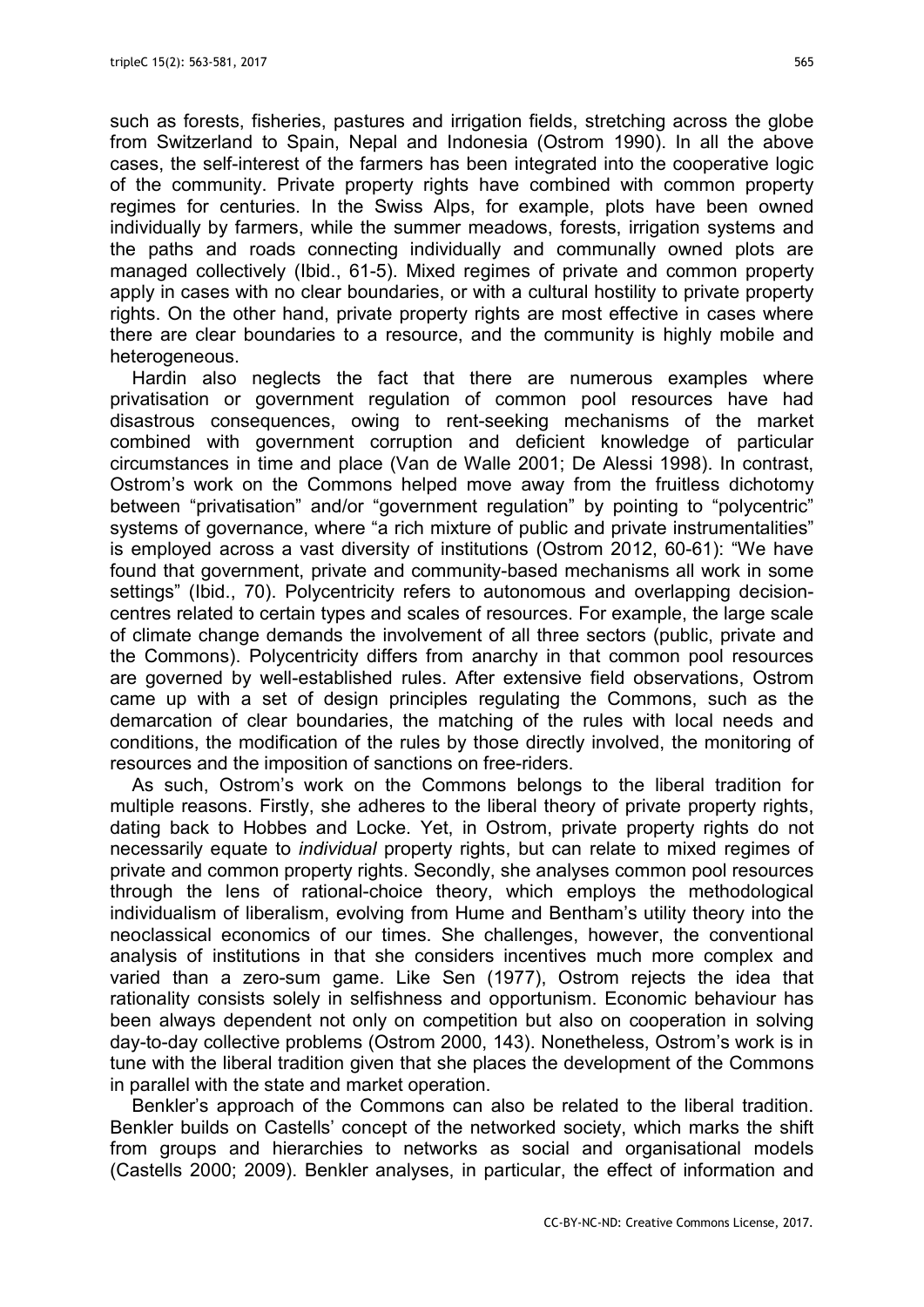communication technologies on the development of a nonmarket sector of information, knowledge and cultural production, not treated as private property but as an ethic of open sharing and cooperation (2006, 59-90). The Internet, free and opensource software, and mobile applications have significantly reduced transaction costs, thus unleashing an excess capacity for decentralised social production, manifested in the creation of numerous distributed computing projects (such as Wikipedia, Massive Multiplier Online Games, Open Directory Project, and Project Gutenberg) and file-sharing networks (Kazaa, Napster, etc.). Benkler defines this new model of social production as Commons-based peer production, intended to enhance the core values of liberal societies – individual freedom, a more participatory political system, a critical culture and social justice.

In addition to the reduced transaction costs from the use of information and communication technologies, the key feature of the digital Commons is the non-rival characteristic of information. Unlike private goods, an e-book, a PDF file, a movie or an mp4 can be used by two users simultaneously:

> "The salient characteristic of commons, as opposed to property, is that no single person has exclusive control over the use and disposition of any particular resource in the commons. Instead, resources governed by commons may be used or disposed of by anyone among some (more or less well-defined) number of persons, under rules that may range from 'anything goes' to quite crisply articulated formal rules that are effectively enforced" (Benkler 2006, 61).

Like local Commons, digital Commons can be both public and private in that anyone can build on another's contribution, extend it and make it their own. Yet the digital Commons are not limited to local Commons, which are governed by a stable community of individuals interacting often and knowing each other. They break the limits of time and space, thereby allowing more people to participate in social production worldwide. Nowadays, especially, we are witnessing the emergence of a platform cooperativism allowing several groups (taxi drivers, photographers, farmers, designers, programmers, teachers, researchers, innovators, investors, web developers, etc.) to come together (either online, offline or both) and work in a selfmanaged and autonomous manner.

However, Benkler argues that decentralised social production cannot apply to large-scale material goods like the manufacturing of automobiles, steel or airplanes. He therefore places Commons-based peer production in between the operation of the state and the market: "I treat property and markets as just one domain of human action, with affordances and limitations. Their presence enhances freedom along some dimensions, but their institutional requirements can become sources of constraint when they squelch freedom of action in nonmarket contexts. Calibrating the reach of the market, then, becomes central not only to the shape of justice or welfare in a society, but also to freedom" (Benkler 2006, 20). The role of the state is then to calibrate the reach of the market with respect to the nonmarket contexts of Commons-based peer production. Benkler holds that Commons-based peer production is a better provider of freedom and autonomy than the market and the state. He therefore limits the role of the state to securing "network neutrality" with respect to market operation and the Commons.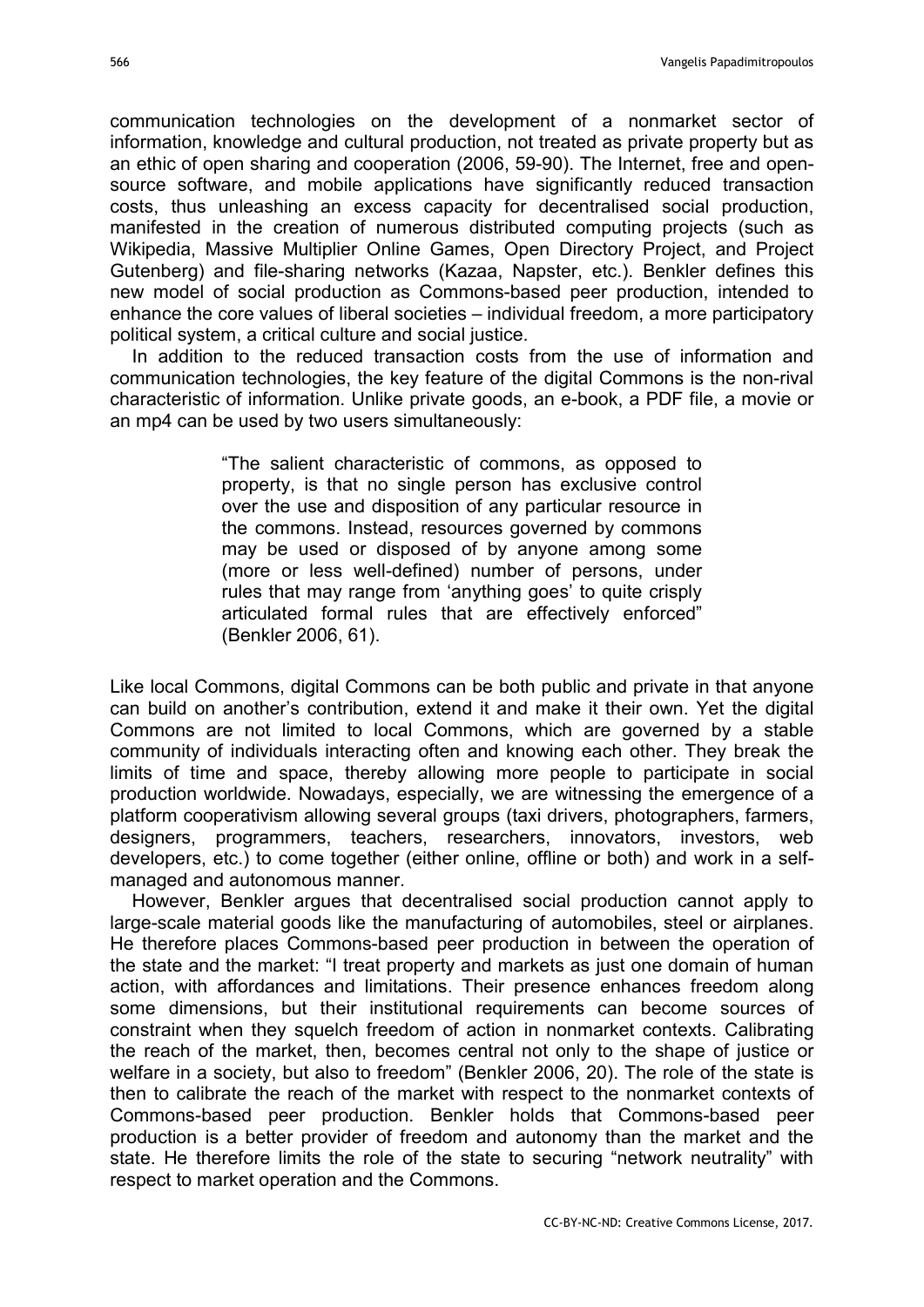Benkler's theory of freedom differs from Kant's or Rawls' formal theories of freedom that assign to the state a regulatory or distributive role with regards to market operation. Benkler's approach is much closer to Habermas' work in that he describes a new model of social production pertaining to civil society per se. Commons-based peer production is a third mode of production that broadens the scope of individual and collective autonomy by surpassing the limits of both the market and the state. In particular, decentralised nonmarket production alters the constraints existing in the producer/consumer relationship by blurring the boundaries between production, consumption, work and play through the genesis of the "user" who becomes a more active participant in the creation of culture, entertainment and information (Benkler 2003, 1268). Benkler abides by the liberal notion of negative freedom inasmuch as he conceives of the Commons as an alternative institutional space providing a wider diversity of constraint with respect to the state and the market: "Freedom inheres in diversity of constraint, not in the optimality of the balance of freedom and constraint represented by any single institutional arrangement" (Benkler 2006, 145-146). In contrast to positive conceptions of freedom formulated by the central authority of the state, the Commons provide a much broader spectrum of choices for the individual to act alone or in loose affiliations with others. The role of the law in such circumstances would then be to implement policies that diversify the set of options available to all (Ibid., 152). In this sense, Commons-based peer production is compatible with various theories of democracy and justice in the liberal tradition (Ibid., 184-185, 303- 308; Benkler 2003).

Bollier's model of "green governance" can also be embedded in the liberal tradition. Bollier articulates a new architecture of policy and law to support the Commons, which are defined as shared resources managed democratically by their users' community (Bollier and Weston 2012, 343-352). At the level of selfgovernance of the Commons, he adheres to Ostrom's design principles. At the level of macro-policy, like Ostrom and Benkler, he places the Commons in parallel with the state and the market: "The overall goal must be to reconceptualise the neoliberal State/Market as a 'triarchy' with the Commons – the State/Market/Commons – to realign authority and provisioning in new, more beneficial ways. The State would maintain its commitments to representative governance and management of public property just as private enterprise would continue to own capital to produce saleable goods and services in the Market sector" (Ibid., 350). But, following Bauwens, he claims that the State must shift its focus to become a Partner State not only of the Market sector but also of the Commons sector (Ibid.). Thus the State must play a more active role in establishing and overseeing large-scale common pool resources such as the atmosphere, oceanic fisheries, hard and soft minerals, timber, public lands, national parks and wilderness areas, rivers, lakes and other bodies of water (Bollier and Weston 2012).

With regards to the law, Bollier advocates the inversion of the purposes of the conventional private contract and property law to serve collective rather than individual interests. The most famous example of such an inversion is the General Public License (GPL) (Ibid., 350). New property regimes could combine with "stakeholder trusts" and digital networking technologies, with the mission to sustain a more transparent, participatory and accountable Commons (Ibid., 350-351). Finally, Bollier has demonstrated a variety of proposals for the democratic finance of the Commons: social and ethical lending by credit unions and public banks, crowdfunding of the Commons (Goteo), complementary currencies, time banks, and so on (Conaty and Bolliers 2015).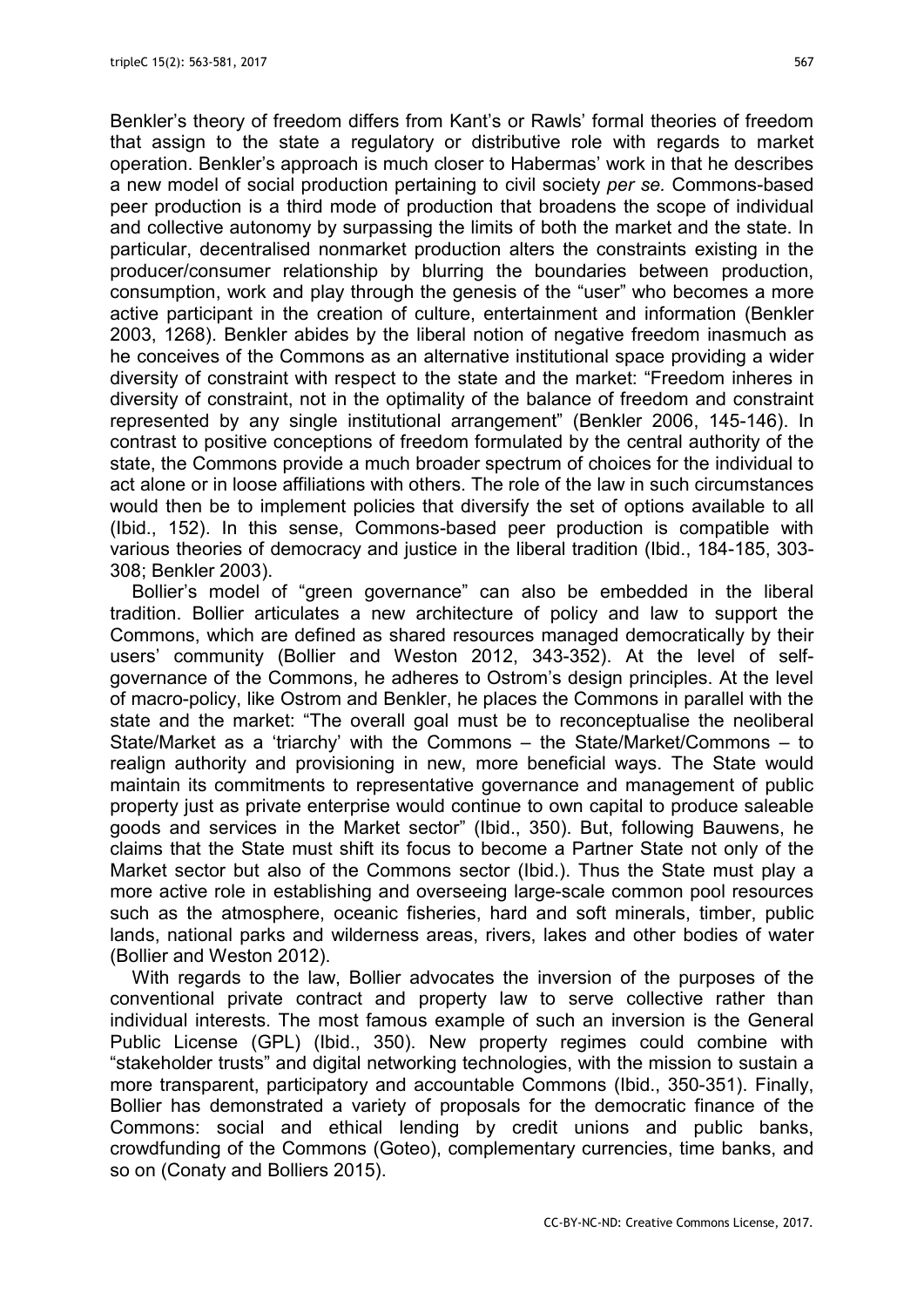#### 2.2. The Reformist Theory of the Commons

Bauwens and Kostakis build on the work of Ostrom and Benkler, but they differentiate from both in that they intend to reform capitalism to the extent that the latter will be forced to adjust to the Commons in the long run. Bauwens and Kostakis' argument echoes Marx's claim that capitalism is doomed to failure as the evolution of technology reduces the costs of production to the level that capitalism cannot sustain itself in the long run. Technology undermines capitalism inasmuch as it makes workers redundant for the reproduction of production. But in contrast to Marx's ambivalence with regards to cooperatives, Bauwens and Kostakis hold that the Commons can replace capitalism from within, just as capitalism did with feudalism. Instead of a revolutionary party capturing state power first and implementing central planning of production thereafter, with the long-term mission to establish communism, they argue in favour of a reformism that will force capitalism to adjust to the Commons in the long run. Commons-based peer production can beat capitalism on its own ground: that is, competition. Technology can render the Commons more competitive in relation to capitalism and pave the way for a post-capitalist ethical economy supported by a partner state.

Commons-based peer production is based on the free cooperation of users who produce value on the basis of distributed "fixed" capital or common property regimes (Bauwens 2005). By "fixed capital" Bauwens refers basically to computers and software. Internet and the invention of free and open software and hardware are pivotal to the development of peer-to-peer production, since they allow for the autonomy of distributed networks that are not controlled by hubs; that is, centralised choke-points.

Peer-to-peer production is furthermore characterised by equipotentiality, holoptism and stigmergy. Equipotentiality opens up equal opportunities for everyone to participate according to his/her skills. Participation is conditioned a posteriori by the process of production itself, where skills are verified and communally validated in real time. Holoptism contrasts panopticism that penetrates the modern systems of power (Foucault 1977) in that it allows participants free access to all information necessary for the accomplishment of the project in question. Access is permitted not in terms of privacy, but in terms of the overall contribution of the participants to the aims, metrics and documentation of the project as a whole. Holoptism allows thus for stigmergic processes of mutual coordination where the participants can match their contributions to the needs of the system (Bauwens 2005).

Bauwens and Kostakis' political economy of peer-to-peer production is based on a philosophy of history penetrated by a mix of Schumpeterian and Marxian insights: they adhere to a "teleological" account of history, determined by successive technoeconomic shifts in the modes of production and exchange. In Network Society and Future Scenarios for a Collaborative Economy, Bauwens and Kostakis incorporate their analysis of peer-to-peer production into a neo-Schumpeterian narrative, developed in particular by Carlota Perez, in which economic crises, triggered by technological innovation, are an inherent characteristic of capitalism, forcing it to progress overtime (Kostakis and Bauwens 2014, 2-14). Technological innovation drives capitalism's development into a spiral of upswings and downswings, lasting approximately 40-60 years until the next one "takes off" (Perez 2002, 15).

Bauwens and Kostakis hold that global economy is now at the turning point of a novel technological revolution, where three different value models are competing for dominance: traditional capitalism, neo-feudal cognitive capitalism and Commonsbased peer production (Kostakis and Bauwens 2014, 10-14; Bauwens 2014a).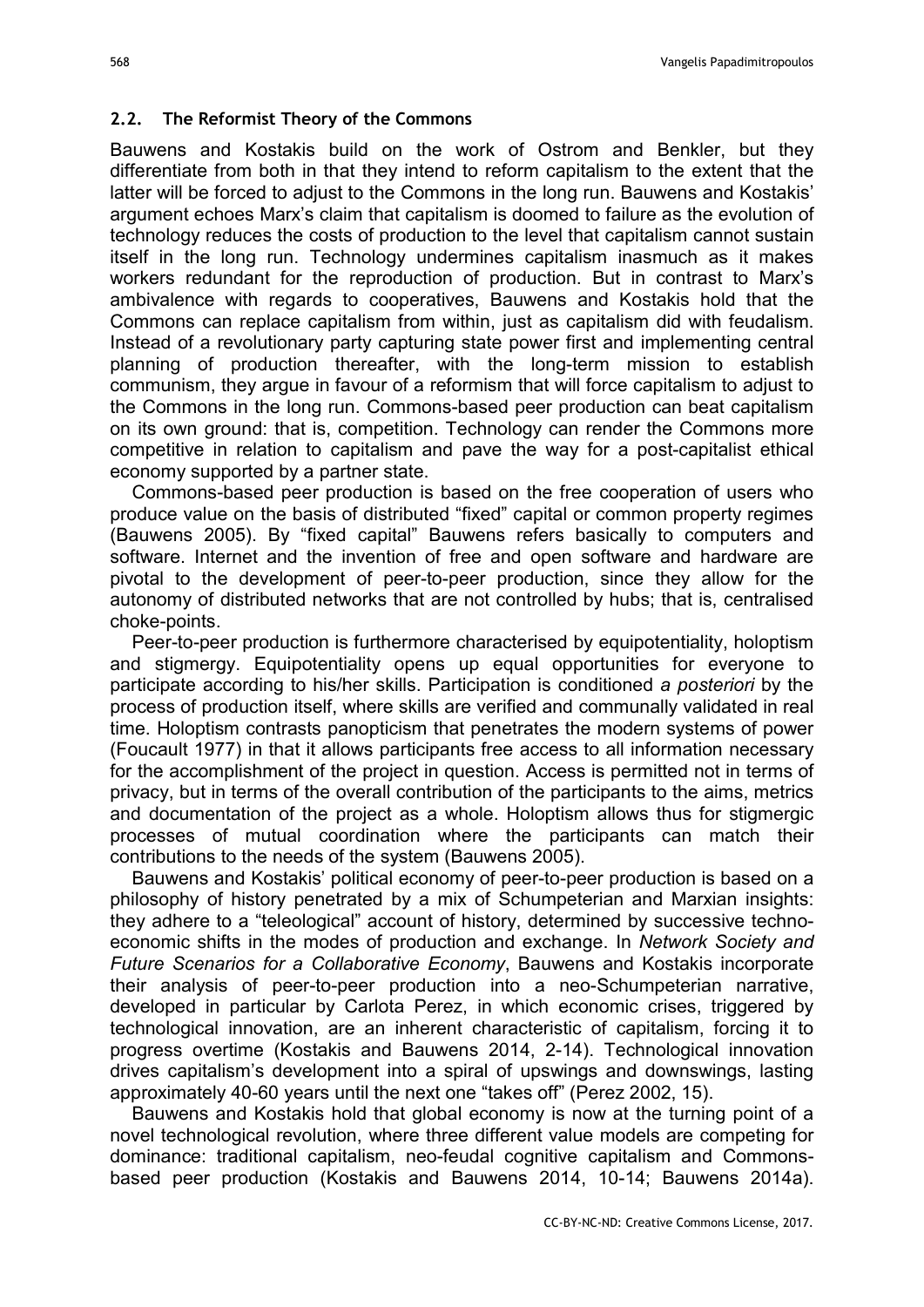Traditional capitalism is in decline, since it suffers from an irreversible contradiction: it aims at infinite growth in a finite planet, causing both economic and ecological crisis. Neo-feudal cognitive capitalism splits into netarchical capitalism (Facebook, Google, Yahoo, Airbnb, Uber, etc.) and anarcho-capitalism or distributed capitalism (Bitcoin, Kickstarter, etc.). "While netarchical capitalism mainly exploits human cooperation, distributed capitalism is premised on the idea that everybody can trade and exchange; or, to put it bluntly, that 'everyone can become an independent capitalist' " (Kostakis and Bauwens 2014, 31).

Neo-feudal cognitive capitalism creates an increased contradiction between a decentralised peer-to-peer production and a centralised profit accumulation. Technology enhances the production of an abundance of decentralised use value, which cannot fully translate into exchange value, thus undermining the very foundation of capitalism, that is, profit maximisation. Innovation becomes social by diffusing through peer-to-peer networks, and capital becomes an a posteriori intervention rather than an a *priori* condition of innovation (Ibid., 28-29). Therefore, neo-feudal cognitive capitalism produces a value crisis for both capital and labour, reintroducing anew the Marxian argument that technological progress is antagonistic towards profit rates. According to Bauwens and Kostakis, this unsustainability of contemporary value flows can be counteracted by the innovative social relations of the Commons economic anti-paradigm, supported by information and communication technologies (Bauwens and Niaros 2017).

Commons-based peer production develops at the edges of traditional and neofeudal cognitive capitalism, challenging both simultaneously. The Commons favours decentralisation over central control, democratic self-management over hierarchical management, access over ownership, transparency over privacy, and environmental sustainability over growth at all costs. As such, the Commons splits into local and global.

Local Commons refer to autonomous peer-to-peer projects developed by resilient communities: community land trusts offering affordable housing and social care services, degrowth ecological and permaculture movements, Transition Towns, the Bologna project, car sharing, interest-free banks, autonomous energy production, and so on (Bollier and Helfrich 2015). But local Commons seem more like centripetal lifeboat strategies that cannot but conform to the mainstream of capitalism in the long run. For this reason, Kostakis and Bauwens argue that local Commons need to connect to global Commons (2014, 48).

The key factor in the development of the global Commons is the invention of free software. Whereas traditional capitalism is based on artificial scarcity, market pricing, profit maximisation and top-down management, free software supports a peer-topeer production aiming at the distribution of value through hybrid forms of governance, where hierarchy, autonomy and cooperation coexist on multiple degrees and levels (Kostakis and Bauwens 2014, 52; Benkler 2006). Some examples of the global Commons are: Wikipedia, Wikispeed, FLOSS, Open Source Ecology, LibreOffice, Linux, Goteo, FarmHack, Arduino, Espiral, Loomio, and Sensorica (Bollier and Helfrich 2015). Blockchain technology (Swan 2015) can potentially foster the Commons development inasmuch as it can provide decentralised and transparent self-management of eco-systemic networks (holoptism), operating through mutual coordination (equipotentiality and stigmergy) on the basis of open design, open manufacturing, open distribution, open-book accounting, open supply chains, open finance, and so on.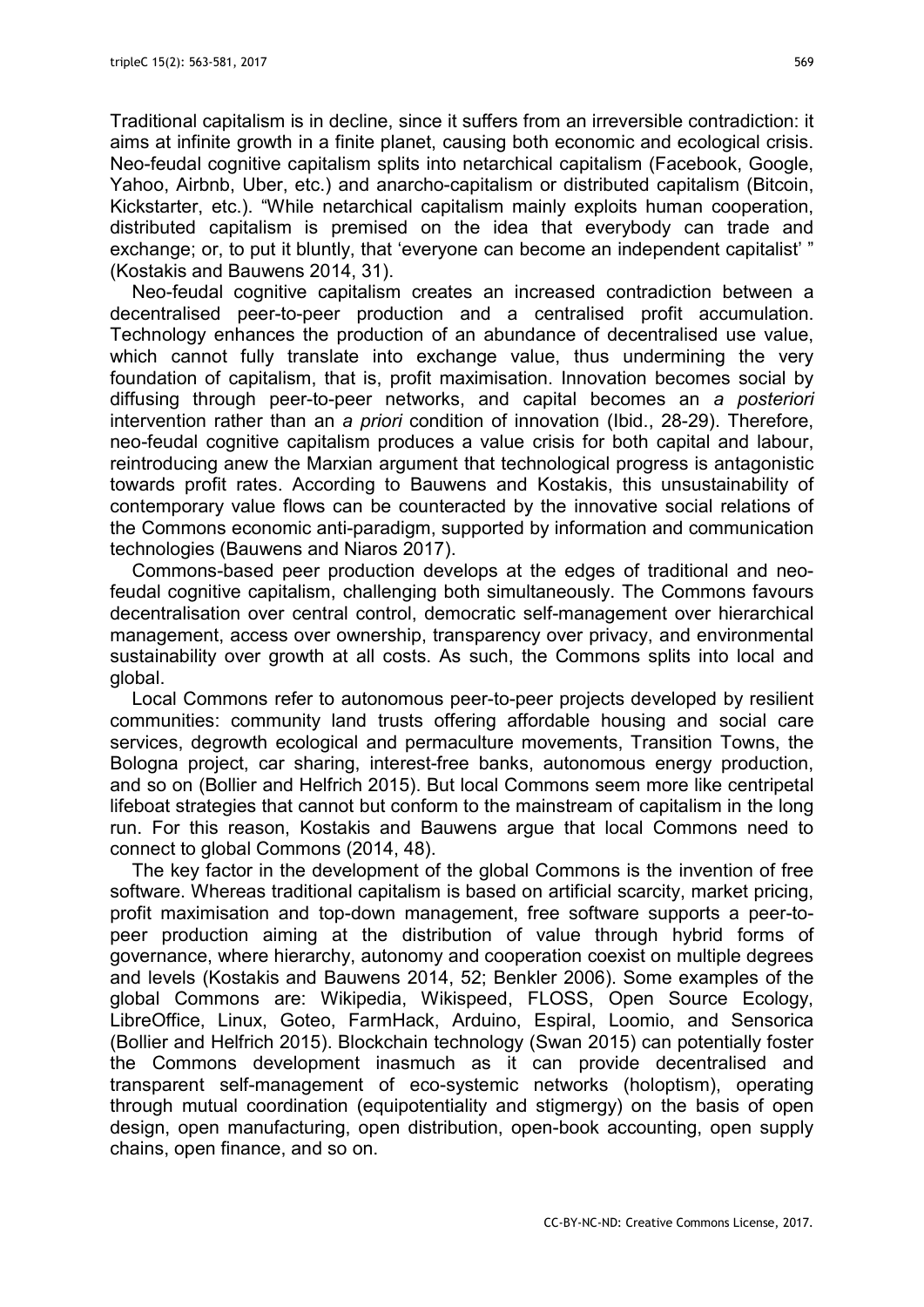Bauwens and Kostakis incorporate Karatani's post-Marxist theory of modes of exchange into their philosophy of history (Bauwens 2016). Karatani criticises Marx's materialist philosophy of history as mistaken. Instead of world history being the product of the technological evolution of the modes of production sustaining the economic base of society's ideological superstructure, Karatani argues that the structure of world history is rather determined by modes of exchange. Instead of world history being the sequence of primitive communism, Asiatic despotic state, feudalism and capitalism, transcending classical slavery into serfdom and wage labour respectively, world history consists in the circulation of four modes of exchange: 'pure gift' of pooling and 'gift based on reciprocity' mode (nomads and clan societies), plunder and distribution (state), commodity exchange (capitalism) and mode X that transcends all three as the restoration of mode A. Historically, all social formations consist of these four modes of exchange, with one being dominant at a time. Religion, the nation, socialist movements and cooperatives can be considered the most profound restorations of the reciprocity of the gift at the level of the capitalist state (Karatani 2014).

In accordance with Karatani's theory, Bauwens and Kostakis claim that peer-topeer production bears the potential to represent the transcendence of the trinity Capitalism-State-Nation as the restoration of the pure gift of pooling in the form of the Commons, supported by the Internet and free software. In this sense, the Commons could become the institutional restoration of a communal sharing, based on the principle: 'from each according to his/her abilities, to each according to his/her needs'. Whereas peer-to-peer production implies a sort of 'gifting', this does not create a contrary obligation. We would rather refer to peer-to-peer production as a form of semi-regulated cooperative voluntarism, which echoes Lessig's concept of the free "remix culture" (2006, 194). Peer-to-peer production is neither a hierarchyless nor structureless mode, but rather a mixed form of hierarchy, cooperation and autonomy. For instance, Wikipedia is a mixed form of democracy, aristocracy and monarchy. Democratic voting with regard to the content is accompanied by the aristocracy of the most reliable users and the monarchy of the founder/leader in cases where neither solely democracy nor aristocracy works. But still the Commons-based peer production needs major political reformations to become a dominant mode of production and exchange.

For this reason, Bauwens and Kostakis articulate a Commons-oriented political economy, advancing an open cooperativism between a partner state, ethical market entities (Bauwens 2014a) and the Commons, with the aim to gradually replace the accumulation of capital with the circulation of the Commons. The central axis of this open cooperativism would be the multi-stakeholder cooperative, which crystallises the values of a self-managed democratic community of investors, produsers and prosumers. Multi-stakeholder cooperatives would serve as the transition business model until ethical market entities fully adjust to the Commons in the long term.

The role of the partner state is of paramount importance, since it could boost the transition from capitalism to the Commons via a de-bureaucratisation and commonification of the public sector on the basis of a bottom-up self-management, establishing an open cooperativism between the Commons and ethical market entities willing to minimise negative social and environmental externalities. To this end, taxation of social/environmental entrepreneurship, ethical investing and productive labour should be minimised, whereas taxation of speculative unproductive investments, unproductive rental income and negative social and environmental externalities should be increased (Kostakis and Bauwens 2014, 66-67; Bauwens,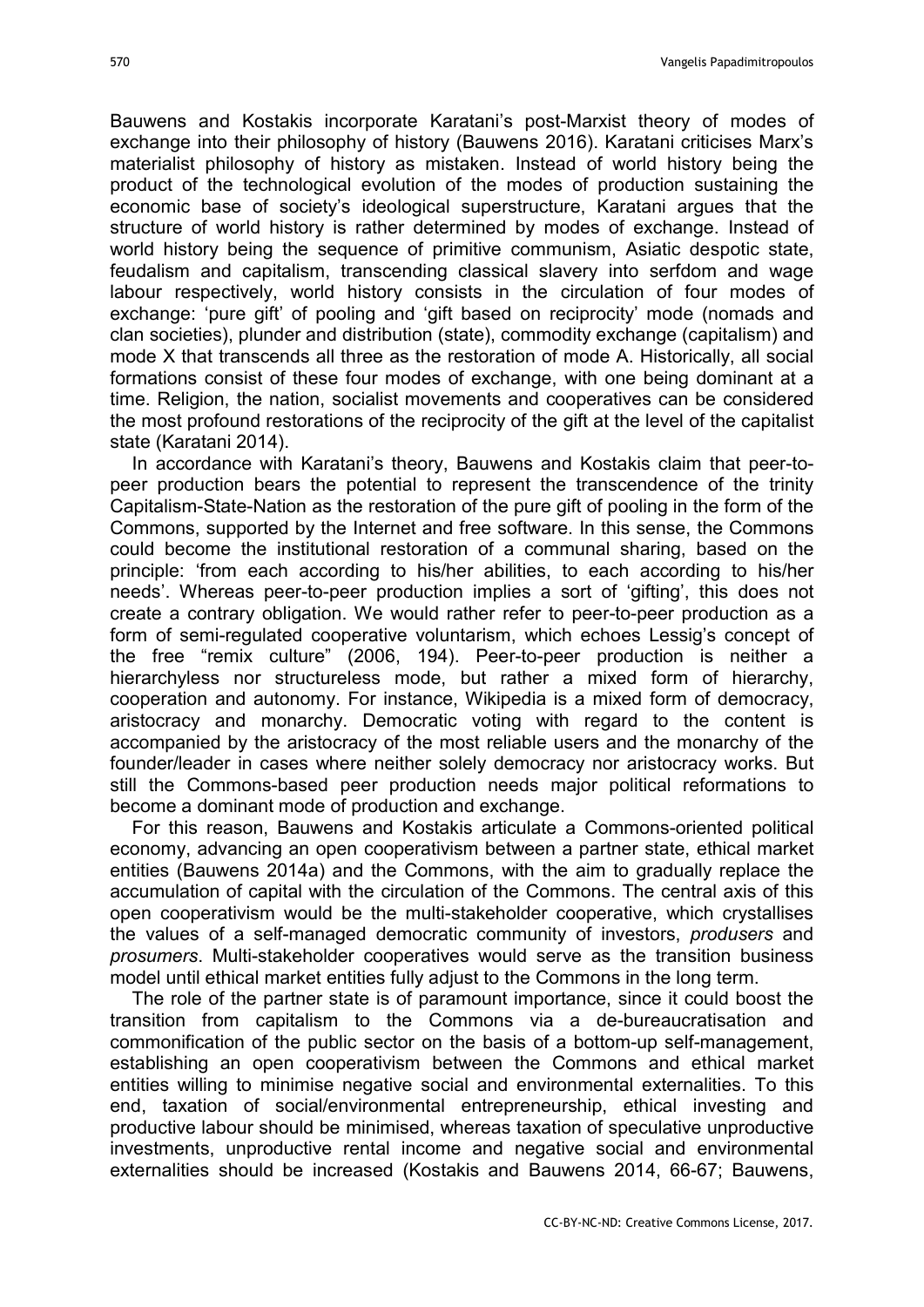Kostakis and Pazaitis 2016; Bauwens 2014a). In addition, education and publiclyfunded research and innovation could be aligned with the Commons-oriented economic model (Kostakis and Bauwens 2014, 68). Finally, Kostakis and Bauwens introduce a Peer Production License (PPL) – designed and proposed first by Kleiner (2010) – which is based on the principle that ethical market entities that would like to use the Commons without contributing should pay a license fee as a form of direct reciprocity. Peer Production Licensing (PPL) differs from Creative Commons Licensing in that it permits the commercialisation of one's work rather than providing a more agile copyright protection. Instead of capital capturing the use value of the Commons by means of the General Public License (as with, e.g., IBM), the PPL allows for the renting of the Commons knowledge. This way, a stream of income would be directed from ethical market entities to the Commons, securing the autonomy of the Commons per se (Kostakis and Bauwens 2014, 63-67).

Bauwens and Kostakis are aware of the contradictions of the partner state theory and the risks of commons co-optation by capital. This is why they argue for the creation of a global counter-hegemonic power that consists of three institutions operating at a translocal and transnational level: 1) a Chamber of Commons, locally representing commons-oriented entrepreneurial coalitions 2) an Assembly of the Commons bringing together commoners and citizens, also locally 3) a Commonsoriented Entrepreneurial Association, connecting commons-oriented enterprises globally (Bauwens 2016). In this framework, what Bauwens and Kostakis consider as reformism is a radical democratic self-institutionalisation of society via the model of an open-cooperativism, which aims at gradually adjusting the state and the cooperative and solidarity economy to the Commons-based peer economy. Seed forms of the model of open cooperativism can be today considered in the following translocal and transnationally operating coalitions: Enspiral (originally based in New Zealand); Sensorica (originally based in Montreal, Canada); Las Indias (mostly based in Spain but with many Hispanic members from Latin America); and Ethos VO (based in the UK).

In a similar vein, Arvidsson and Peitersen build on Hardt and Negri's notion of the multitude, according to which Marx's theory of value no longer holds. They consider the multitude as composed of a multiplicity of actors who create a number of common resources, monetised in the form of intangible or immaterial assets, as in the case of the social media or renting economies. Today, information and communication technologies blur the boundaries of the workplace, the public and the private sphere. Value thus evolves from an equation of labour time into a complex web of actions, operating both inside and outside the conventional setting of the factory. Value has transformed into an affective investment of financiers, brands, employers, prosumers, freelancers, activists and communities.

Arvidsson and Peitersen (2013) illustrate an ethical economy of productive publics, consisting in collaborative networks of peer-to-peer producers, supported by Internet and mobile applications that can enhance an economic democracy in which the universal measure of value is the general sentiment. Affect refers to the Spinozian power to act, evolving into the Nietzschean power as desire, which penetrates a vast part of postmodern thought (Negri 1999). Value as affect departs from a simple labour task or motivation of the employee, leading to a sophisticated innovation, a brand loyalty built on reputation, a self-fulfilling prophecy of the market, the likes of the social media, a political choice, and so on (Arvidsson and Peitersen 2013, 140- 142). Value has transformed into a convention based on an interpretation that reduces complexity. In short, value is the affective investment of the public in the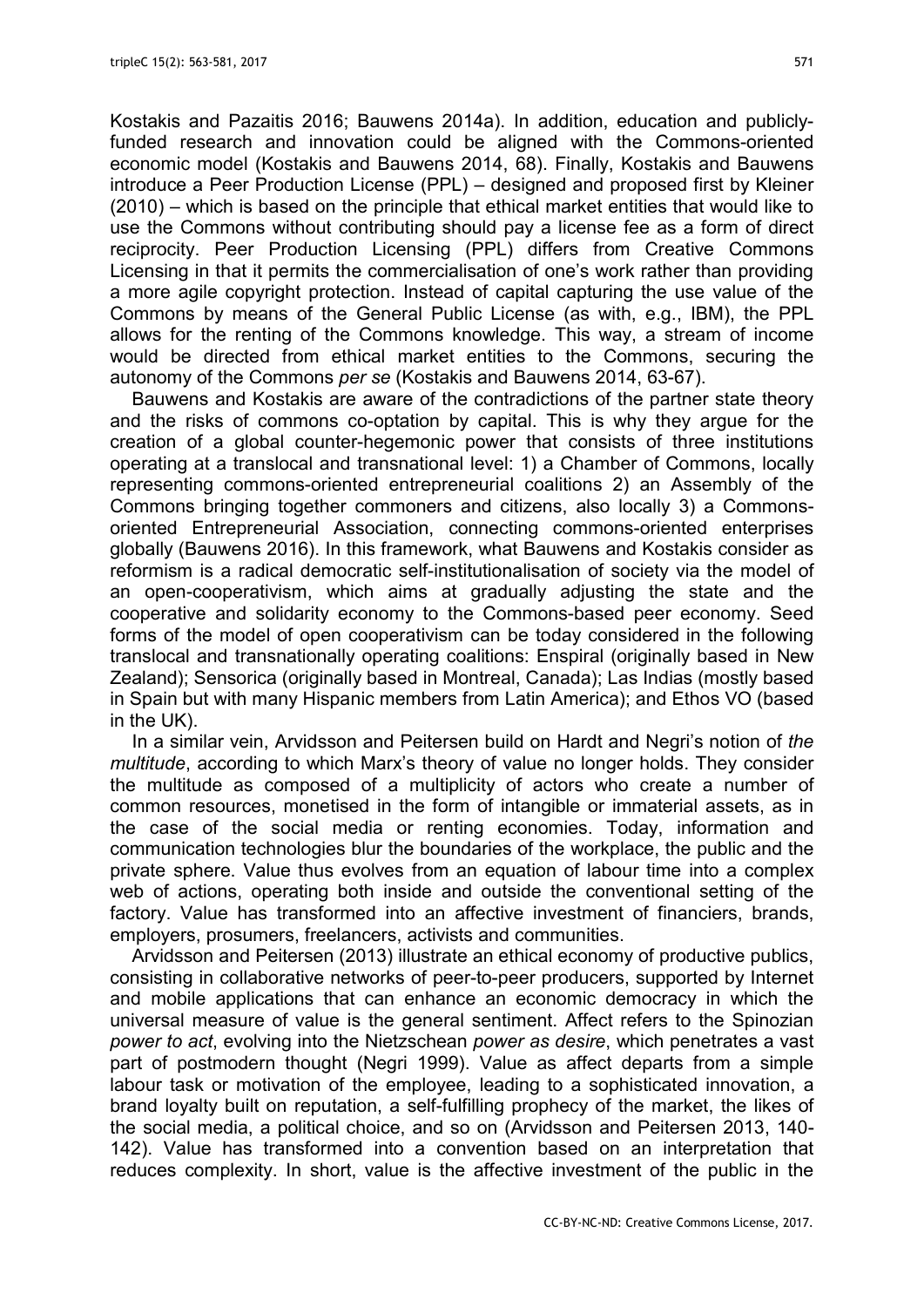intersubjective creation of 'truth, beauty and utility'. Thus, Arvidsson and Peitersen demonstrate a technologically advanced Habermasian transformation of the public sphere, which would supposedly open up a more rational and democratic negotiation of economic value, bringing together politics, the Commons and a reformed capitalism.

From a more 'digital' perspective, Rushkoff agrees with Bauwens and Kostakis that corporatism is caught up in a growth trap inasmuch as it aims at infinite growth in a finite planet. But we are today on the verge of a structural breakdown, as corporatism – enhanced by digital industrialism – runs out of places from which to extract value for growth. Moreover, financialisation has led to a complete disconnect between capital and value. As a result, Schumpeter's creative destruction process may turn into a *destructive* destruction pushing corporatism toward hybrid business models that favour a more sustainable and social approach to enterprise (Rushkoff 2016, 100). As Rushkoff remarks: "The only lingering question is whether it's simply a cycle repeating itself or a unique and unprecedented challenge to our economic operating system" (Ibid., 98). This question is all the more important in the case of digital industrialism, which aims at putting humans out of the equation, creating the danger of causing a permanent consumer shortage.

Rushkoff argues that corporations are a type of software that need to be recoded on the model of digital distributism akin to Bauwens and Kostakis' model of open cooperativism. Like Bauwens and Kostakis, he holds that the centralised corporate model is being disrupted and in some cases replaced by the distributed peer-to-peer production (Ibid., 102). He points then to concrete structural reforms that could help corporatism adjust to distributed peer-to-peer production in the long term. Specifically, he proposes a hybrid business model of cooperation between corporations and the Commons in the form of a "benefit corporation" where the pursuit of growth is subsumed to a sustainable economy based on value creation and the recycling of money. The "benefit corporation" model would be framed by nonprofit and social enterprises, crowdfunding, local currencies, time banks and platform cooperatives built on blockchain protocols that secure transparency and trust. "While the unimaginative big businesses of today see in the Internet a new way to automate labor, devalue human contributions, securitize wealth, build platform monopolies, and stage spectacular exits, stakeholders in tomorrow's economy should be able to see an opportunity to participate in self-sustaining, highly reciprocal, peer-to-peer, worker-owned, and community-defined marketplaces" (Ibid., 224-225). In this context, distributism does not simply mean decentralisation, but the diffusion of power throughout the network in such a way that value, energy and resources are available to anyone. Distributism should not be confused with any sort of wealth redistribution through state mechanisms, as it aims at the most possible distribution of the means of production to the public.

#### 2.3. The Anti-Capitalist Theory of the Commons

The criterion under which I classify the work of Hardt and Negri, De Angelis, Federici, Caffentzis, Rigi and Meretz under the term 'anti-capitalist' is that they all contrast the liberal and reformist theories by placing the Commons in a constant class struggle with capitalism, aiming at the creation of a Commons economy against and beyond capitalism.

The term "class struggle", firstly coined by Marx, represents the economic and political struggles of the different interest groups of society over the millennia. Marx defines as a negative landmark in the history of the class struggle the process of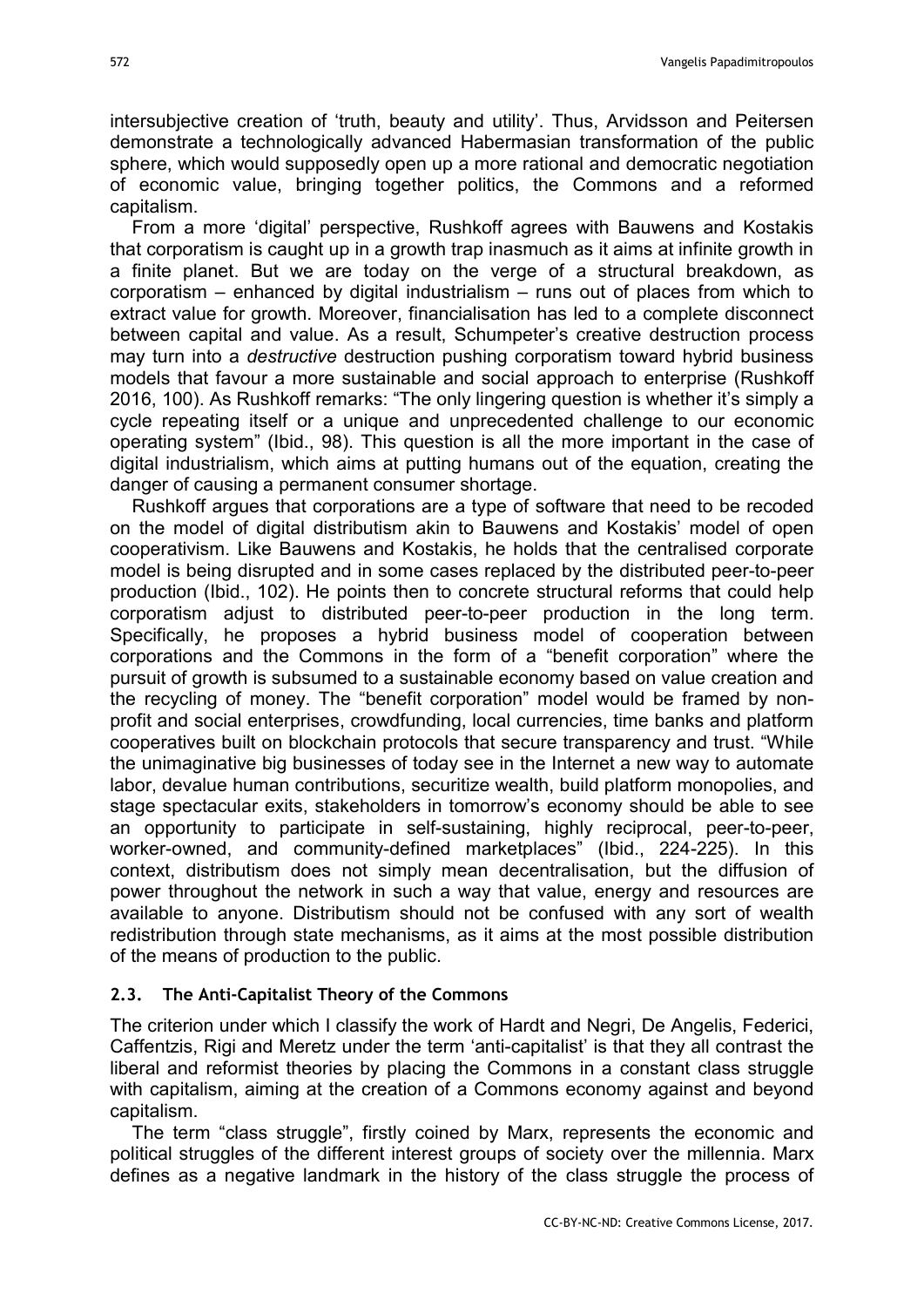primitive accumulation occurring primarily in  $17<sup>th</sup>$  century England, causing the enclosure of the common lands. For wool to be commoditised and sold to markets, the peasants had to be violently expelled from their ancestral lands, and those lands turned into private property used exclusively for sheep farming. The peasants in turn became proletarians exploited in factories by the emerging industrial capital. As such, capitalism can be considered a counter-reaction of the ruling class against the antifeudal struggles marking the end of the middle ages (Federici 2004). But primitive accumulation was not a unique moment in history as Marx claimed. Luxemburg argued that the enclosure of the commons is an ongoing process essential to the reproduction of capitalism per se (2013 [1913]). Harvey (2003) termed this process "accumulation by dispossession". Capitalism expands by imposing property rights on the various commons such as land, information, knowledge and culture (Ibid.). Hardt and Negri's notion of the *multitude* represents precisely the evolution of the class struggle within and beyond the factory settings, enhanced by the development of information and communication technologies. In this extended setting, the capital and the Commons feed off each other constantly (Hardt and Negri 2000; 2004; 2009). The capital expropriates land and biogenetic content, commoditises citizens' sociality, and uses free software for profit maximisation, while programmers and commoners make use of 'fixed' capital for their own benefits. Bauwens conceives, for instance, the investment of IBM in Linux as a proto-mode of hybrid "capitalistic Commons" that benefit both capitalism and the Commons. In his view, Commonsbased peer production can develop within the capitalist production and replace capitalism in the long run just as capitalism did feudalism (2014c, 33-36).

De Angelis, Federici and Caffentzis reject the "capitalistic Commons" proposed by Bauwens in the fear of the Commons being co-opted by market mechanisms (De Angelis 2007; 2012; Caffentzis 2013; Caffentzis and Federici 2014). They argue that the digital or immaterial Commons cannot have an autonomous substance in their own right, as they depend for their reproduction on both capitalism and the material commons. The digital or immaterial Commons should connect instead to the material Commons and form an alliance of anti-capitalistic Commons developing against capitalism. They regard the Commons as "an association of free individuals" built in terms of "commoning", that is, constitutive social practices of self-governance based on autonomy, equality, reciprocity, collective decision making, and power from the ground up (Caffentzis and Federici 2014, 101). Federici (2012), in particular, represents a feminist approach of the Commons highlighting the gender differences inherent in capitalist production that often go unnoticed in classical Marxism.

All three recognise that the Commons are transitional forms since they cannot do away with capitalist structures all at once, and once and for all. The relation thus of the Commons with capitalism will necessarily involve occasional deals. They do not develop, however, a 'concrete' plan of how this gradual disentanglement of the Commons from capitalism can occur. They advocate a continuous class struggle of the commons with capitalism, but they do not indicate what form this class struggle can take in relation to the state and capitalism. Interestingly, they point to the inherent contradictions of the Commons, such as disorganisation, disempowerment, claustrophobia, patriarchy, xenophobia, racism and gated communities; but they do not present any definite proposal for overcoming these contradictions.

Rigi, on the other hand, develops a concrete alternative alongside a robust critique of the reformist theory. From a Marxist standpoint, Rigi claims that Bauwens and Kostakis' project of open cooperativism perpetuates capitalism inasmuch as it adheres to the capitalist categories of the market, commodity, surplus-value, profit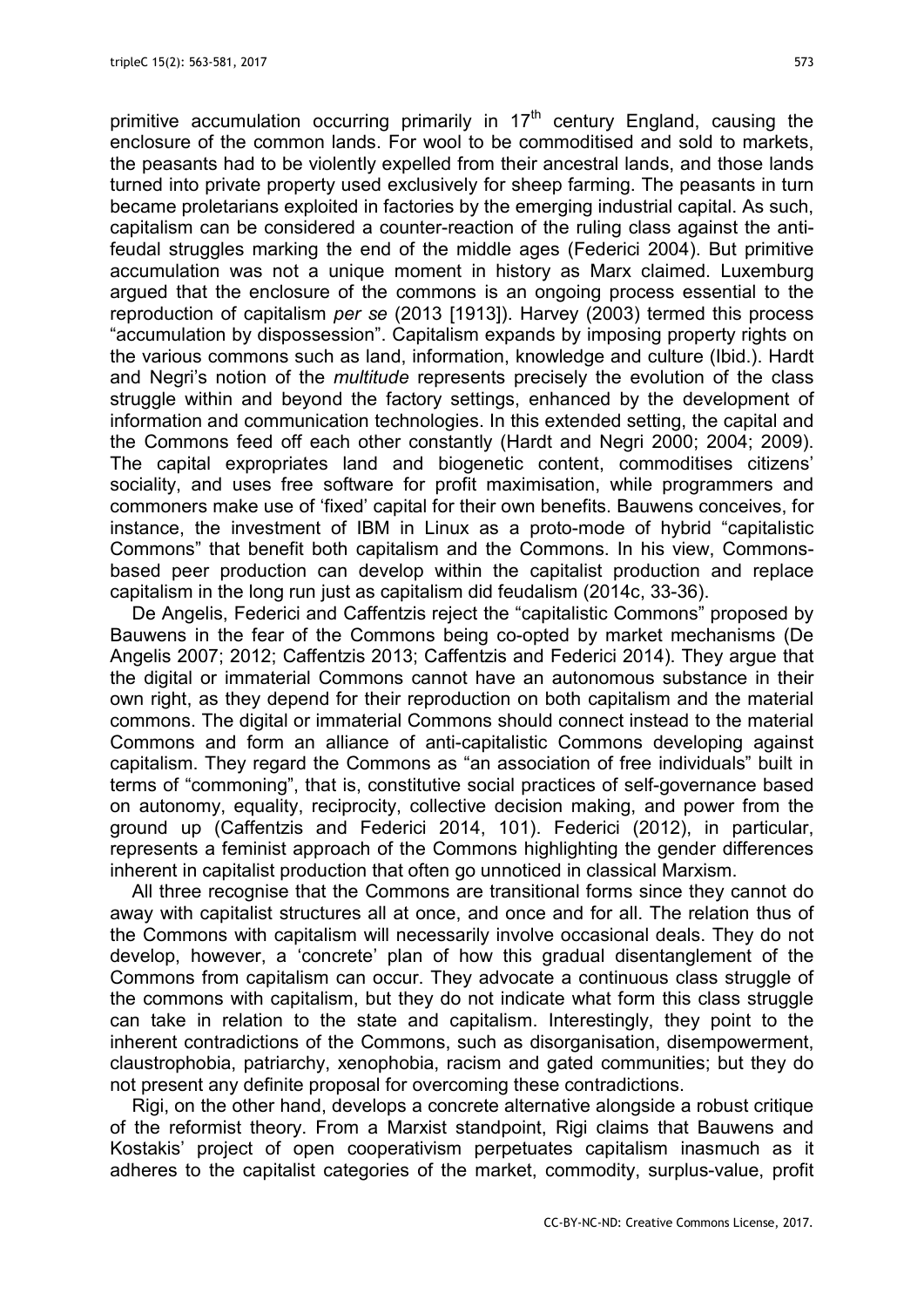and capital. He argues that the introduction of the PPL by Bauwens and Kostakis results in the commodification of the Commons. Bauwens and Kostakis justify the keeping of rent through the PPL by arguing that the GPL allows the capitalists to have a free ride on the Commons. But Rigi considers this untrue. He holds that software/knowledge/information, whether proprietary or free, has zero value. Capitalists thus cannot make extra profit by using free software:

> "But to the extent that capitalists are paying a fee to the cooperative for using knowledge this fee is a rent that is part of the surplus-value produced by the total social labor exploited by the total social capital. Hence, the cooperative exploits other workers by extracting surplusvalue from them (…) To sum up the cooperative is implicated in the capitalist mechanism of exploitation either as an exploited or exploiting party in both the processes of the formation of values and that of the production of prices of the commodities they produce" (Rigi 2014, 395).

Rigi considers instead the GPL as the first universal form of communism, saying that "communism is nothing but realisation of individual potentials through voluntary participation in social production and making the product available to all members of society regardless of their contributions" (2014, 399). Moreover, the GPL is not just a form of general reciprocity, but inherently results in cooperation given its productive orientation. Rigi perceives the Linux model of production, based on the GPL, as the form of cooperation that subverts the capitalist division of labour both in space and time. Furthermore, he stresses that the GPL/Linux model can be applied to material production by means of digital copying and automation. GPL-oriented production can become the platform of a revolutionary social struggle of peer-producing cooperatives which will reduce their relations to the market to a minimum, while aiming towards a massive exodus from the city to the Commons. The transition from capitalism to the Commons requires the transformation of strategic means of production, namely land and major instances of fixed capital, into Commons.

Similarly, Meretz claims that the introduction of the PPL by Bauwens and Kostakis deals only with the distribution of the surplus value, leaving untouched the production of the commodity and the exchange logic itself. The PPL has nothing to do with "direct reciprocity" since it reproduces the commodity exchange of capitalism. In this way, PPL is trapped into a capitalist-like perspective. Open cooperativism is doomed to bend to the pressures of competition and take part in the process of exploitation. Meretz objects, therefore, to the commoditisation of the Commons through the PPL and argues in favour of an open-code peer-to-peer production that would gradually replace capitalism without the support of an intermediate state (2014). Meretz holds that even the GPL is not communist, because it is exclusionary. He calls instead for an unconditional voluntary reciprocity based on open code that could help pass from an economy of money to a utopia beyond money, commodity, scarcity, labour and the state (2012).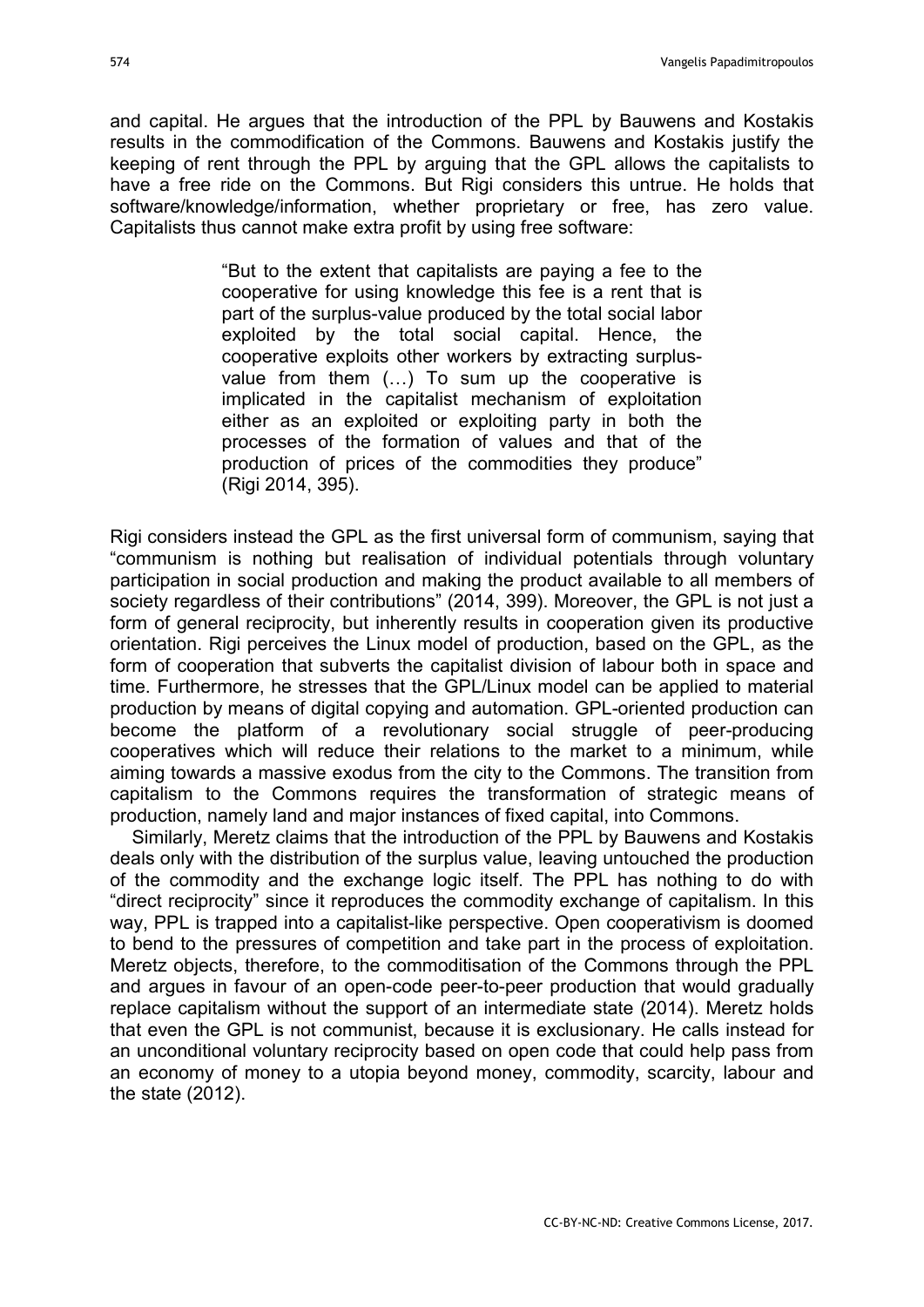## 3. Reform or Revolt?

What both the liberal and the anti-capitalist versions of the Commons (with the exception of Rigi) miss is the likelihood of technology bridging the gap between material and immaterial production, thus challenging the monopoly of capitalism on the means and resources of production. The combination of the Internet, free software, 3D printers and artificial technology may render large-scale material production redundant, forcing corporations to adapt in the long run to the decentralisation and commonification of production (Kohtala 2016; Kostakis et al. 2015). Therefore, the model of an open cooperativism between ethical market entities, the partner state and the Commons carries significant potential for the future development of the Commons, since corporatism and the state are not going to wither away anytime soon.

We should be aware, though, of the Commons falling prey to a technological determinism translating everything into a technological fix or an algorithmic governance. There is no such thing as a neutral form of technology. Technology always embodies the social imaginary significations attached to its specific use (Castoriadis 1978, 301-324). Rather than thinking of history in terms of a technological evolution altering the modes of production (Marx, Schumpeter) or exchange (Karatani), it is better to consider it a creation ex nihilo unfolding in the form of the social imaginary significations materialised in concrete technological embodiments. History, as such, reflects the multi-modalities of production and exchange invested by the imaginary significations of society that are neither reducible nor deducible to, or by, any sort of determinism (Castoriadis 1987). The imaginary, as manifested in culture, art, politics, customs, religion, techno-science, economy, etc., does not constitute a reversed form of determinism, but a stratum of Being coexistent among the indeterminate self-creation of nature, developing, among others, on the human models of morality, and formulating both production and exchange (Papadimitropoulos 2014). Instead of thinking of class struggle in terms of a fixed set of modes clashing with one another, it is better considered in terms of the evolution of institutions, which incorporate a fluid and diverse set of values, floating across an ever-changing spectrum of power relations.

The emergence of affect as indicator of value, then, is not due to the technological innovations of industrial and cognitive capitalism that intensified the class struggle by enhancing the productive capacities of the human intellect. Rather, the opposite is true: affect is one of the main drives of the living being's imaginary from its 'inception'. Most importantly, the generalised connection of affect to production presupposes a dangerous economism, reproducing the alienation of capitalism into the tyranny of communism.

If we want to eliminate the repressive reality of capitalism that Marx, Reich, Foucault, Deleuze, Marcuse, Castoriadis and many more described; to reduce the necessary working time to a minimum and maximise 'free' time; to eroticise society and the body, and shape society and humans by Eros and the emergence of affectional social relations (Fuchs 2014, 39), then we must integrate economic value into an intersubjective imaginary non-subject to the rational mastery of an absurd quantification; because every quantification implies a qualification which is nonsusceptible solely to mathematical logic. As Hume long ago argued, Reason is just a means to the end of Passion (2003 [1738]). Rather than counting affect with numbers we ought to measure value with affect in terms of eco-social qualifiers such as sustainability, co-creation, co-operation, co-production and co-consumption. What is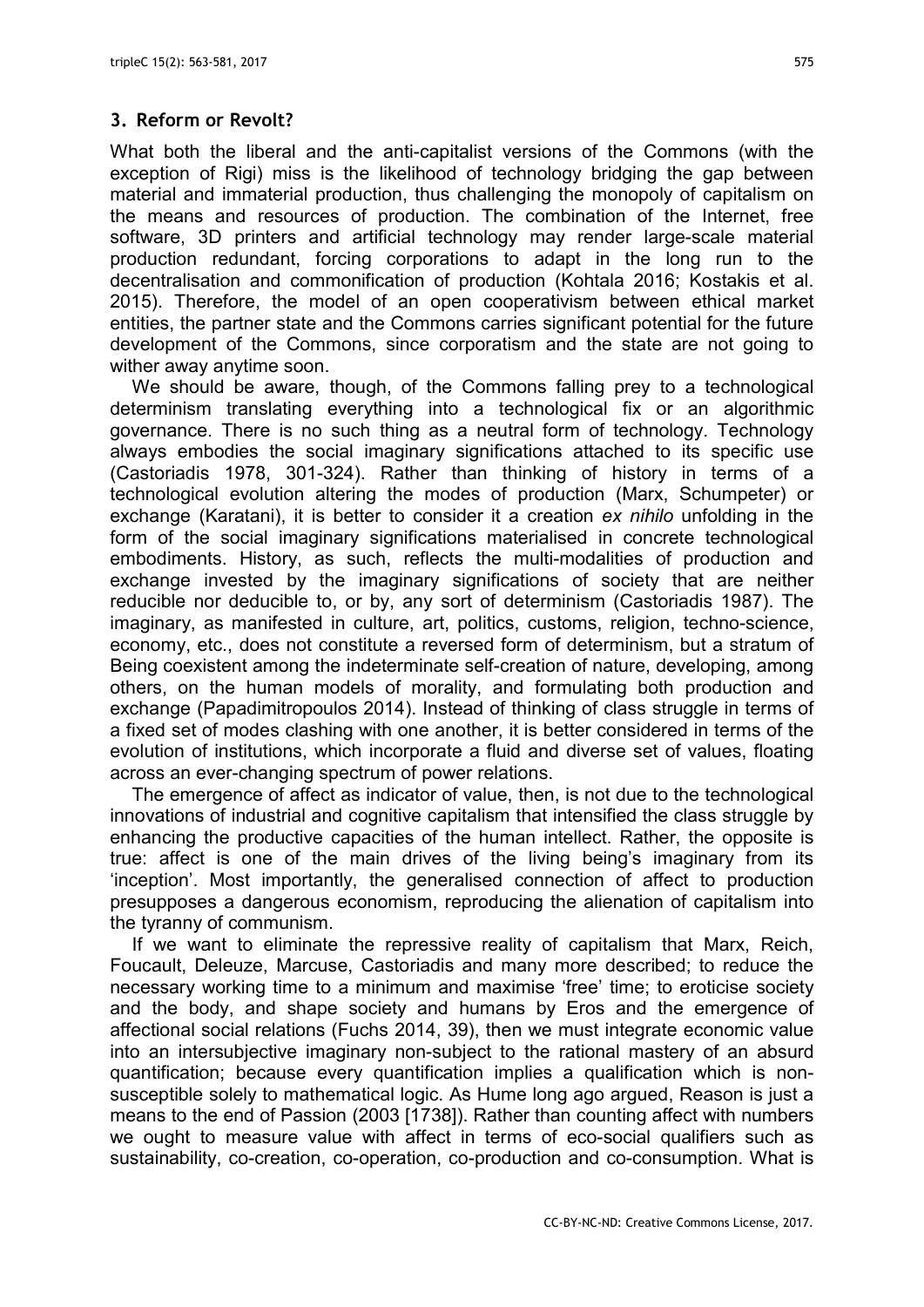value and how it is distributed would be democratically decided by the self-evaluation of the groups in question.

In this context, Ostrom's design principles provide a reliable organisational basis, sustaining both reformist and anti-capitalist Commons, as the potential dominance of either form of capitalism cannot render obsolete the class struggle itself. Yet Caffentzis is more than right when he argues that the Commons are much more than Ostrom's principles insofar as they incorporate individual and collective autonomy into a much broader spectrum of political action, bringing together economy, sustainability and democracy. In contrast also to Benkler, autonomy surpasses the limited spaces of production, consumption, culture and entertainment by expanding into the political self-governance of society as a whole. Freedom is not just the negative/neutral institutional demarcation of one's individual space, but the positive definition of one's subjective values with respect to the collective values of the community. The only question, then, concerns whether one is to defend a reformist or an anti-capitalist version of the Commons with respect to the future of the class struggle.

What the anti-capitalist version misses in comparison to the reformist is a 'realistic' plan of a transition from capitalism to the commons. Even Rigi's concrete alternative is inefficient, since the conditions at present do not permit a revolutionary approach that could be backed by a significant portion of the population. By contrast, countless projects in both the material and immaterial commons (Wikipedia, Wikicar, Open Source Ecology, RepRap, Goteo, the Bologna Project, the Catalan Integral Cooperative, Transition Towns, Arduino, Fairmondo, Enspiral, Sensorica, Las Indias, Ethos, Linux, and many more) testify to the potentials inherent in the model of open cooperativism for the future development of the Commons.

In this context, the role of the PPL or any democratic form of financialisation of the Commons like the ones described by Bollier is essential, since it could bring about a transvestment from capitalism to the Commons. Rigi's argument that the Commons exploit their contributors by renting their surplus value to capitalism is not true, given that the profit is redistributed within the Commons. Bauwens and Kostakis perceive the Commons in terms of the medieval guilds or the Enspiral project, in which groups externally trade their goods in the marketplace, while acting internally as solidarity systems that redistribute their income in new projects through a collaborative funding process. Besides, Rigi himself concurs with a minimum cooperation with the market, given that we cannot avoid but coexist within capitalism – at least for the time being.

We cannot at present – despite the desire of Meretz – pass from an economy of money to a utopia beyond money, commodity, scarcity, labour and the state. On the contrary, the state can potentially facilitate the transition from capitalism to the Commons by various means: education, infrastructures, legal systems, and so on. To create a more autonomous, just and equal society, we need to transfer resources (money, infrastructures, human capital) from capitalism to the Commons, and this can happen either in a reformist or a revolutionary way. Both formats can combine depending on the conditions of the class struggle. Whereas the reformist approach is the most realistic at present, a potential crisis of capitalism or the evolution of technology can render the revolutionary approach more feasible.

In any case, the Commons, as De Angelis, Caffentzis and Federici correctly mention, suffer from significant contradictions. Castoriadis, among others, observes that the basic structural contradiction of capitalism, reproduced by the state itself, is the division between directors (managers) and executants (workers) (Castoriadis 1988). Weber, on the other hand, argues for the inevitability of bureaucracy and the limited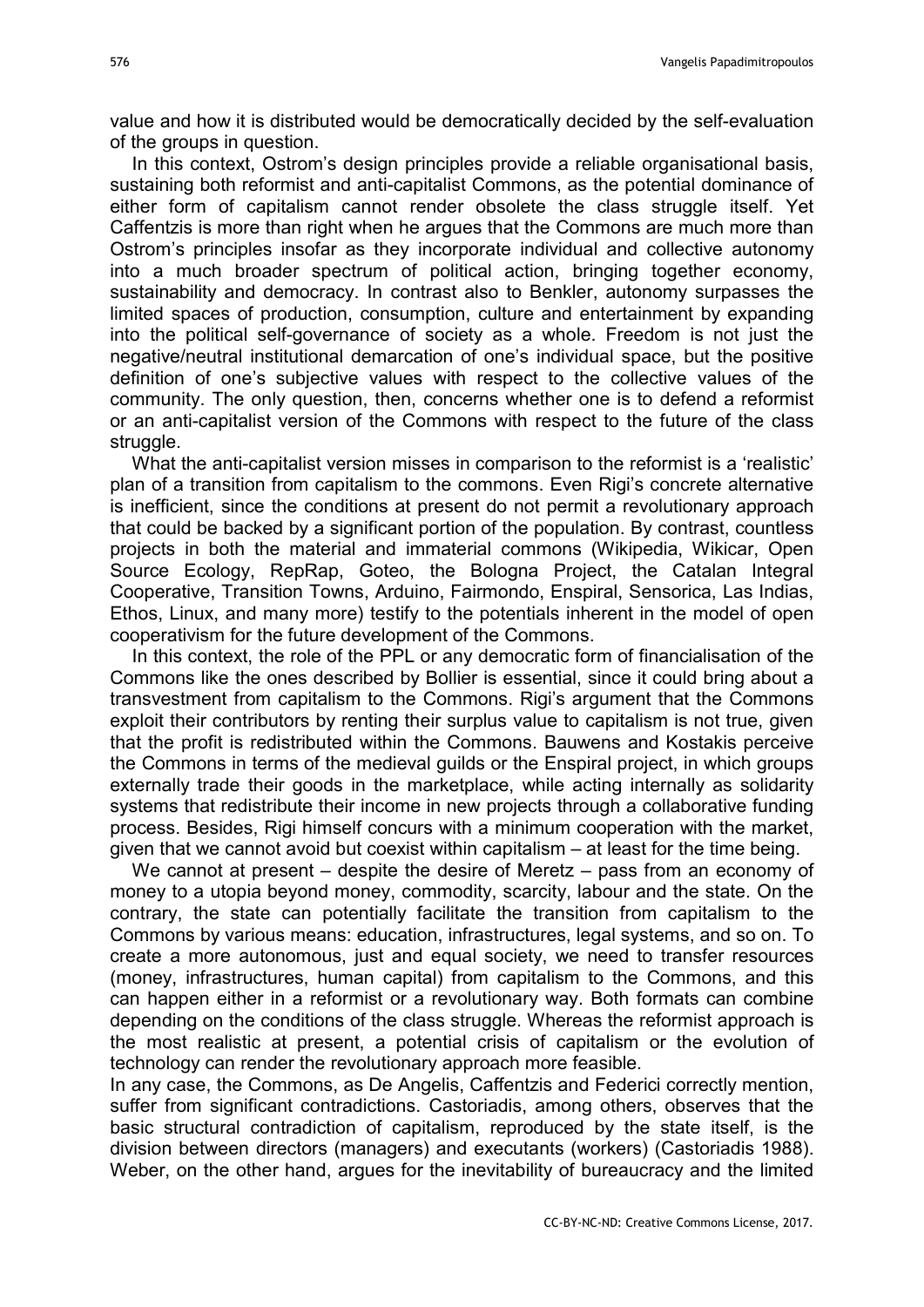scope of collective self-management in contemporary societies (Kreiss, Finn and Turner 2011). Yet the Internet and free and open source software offer today an immense potential for the creation of a participatory culture based on autonomy and cooperation. However, the Commons are still in their infancy, with the division between managers and executants penetrating them in multiple forms. Elitism, aristocracy, monarchy, autocracy, lack of transparency and solidarity, exclusion, discrimination, racism, precarious volunteering and activism (Scholz 2012; Scholz and Schneider 2016, 38-42), the domination of self-interest and competition over solidarity and cooperation, the rational mastery of techno-economism (Papadimitropoulos 2016) and the fear of the tyranny of the Commons over the heterogeneity of individuality are the contradictions that the Commons face today.

Bauwens (2014b) admits that peer-to-peer projects are said to be, most often, "benevolent dictatorships", controlled by a core of founders on the basis of their larger input into the constitution of the project. This model, of course, is totally incompatible with communal shareholding and his own example of the hunter eating last from his prey. Hierarchy translates often into the obscurity of power. What's more, most of the so-called decentralised autonomous projects developed on the Blockchain infrastructure seem to be rather libertarian than Commons-based.

For these reasons, I hold that transparency of information, distribution of value, solidarity and bottom-up self-management are the core variables of individual and collective autonomy inasmuch as they permit a community or group to formulate its values in relation to the needs and skills of its members. Transparency in terms of open accounting, open protocols and open supply chains, as proposed by Bauwens, is the sufficient condition for incorporating competition into an economy based on cooperation and trust. Cooperation is not to be forced in any way, but we still need to have free access to all information available in order to be truly autonomous in our judgements and choices. Transparency is the necessary and sufficient condition of individual and collective autonomy.

I agree with Bauwens that the key issue is the balance between efficiency and participation; we need not waste time in endless deliberations in search for a "final" consensus (Bauwens 2014b). It is essential, however, to abolish the distinction between directors and executants in order to wipe out the capitalist imaginary that penetrates the Commons in multiple forms. Following Castoriadis, freedom is the equality of all in participating in the formation of the law ruling society. Freedom is the equality of autonomy for individuals thinking and acting within collectivities. Therefore, we should be aware of the danger of a reversed bureaucracy that could result either in the oligarchy of a technocratic elite or in the tyranny of the Commons, both oppressing equally the heterogeneity of individuality inherent in the cultural diversity of any collectivity.

#### 4. Conclusion

In this paper I have presented a critical overview of the contemporary political theories of the Commons, classified in three main categories: the liberal, the reformist and the anti-capitalist. The work of Ostrom, Benkler and Bollier is termed 'liberal' insofar as they place the development of the Commons in parallel with the state and market operation. The work of Bauwens and Kostakis, Arvidsson and Peitersen and Rushkoff is termed 'reformist', as they advocate the gradual adjustment of capitalism to the Commons. The work of Hardt and Negri, De Angelis, Caffentzis, Federici, Rigi and Meretz is termed 'anti-capitalist', given that they favour the autonomous development of the Commons against and beyond capitalism.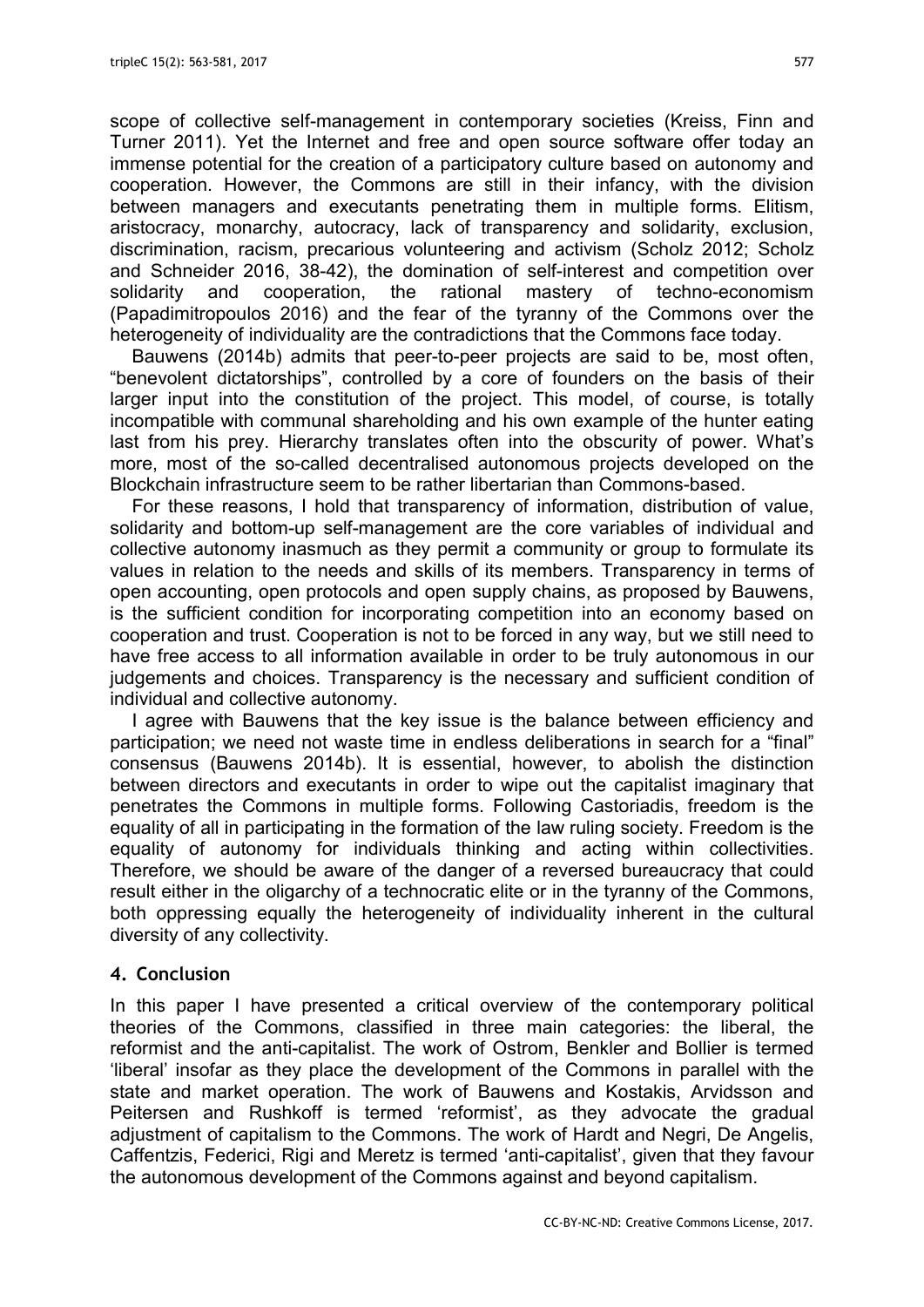I argue that both the liberal and the anti-capitalist theorists (with the exception of Rigi) miss the likelihood of the Internet, 3D printers and artificial technology rendering large-scale material production redundant, thus forcing capitalism to adjust to the Commons in the long run. I therefore make the case that the reformist theory has significant potential for the future development of the Commons. I stress, however, the fact that the Commons are still in its infancy facing numerous 'internal' contradictions such as elitism, aristocracy, monarchy, autocracy, lack of transparency and solidarity, exclusion, discrimination, racism, precarious volunteering and activism, the domination of self-interest and competition over solidarity and cooperation, the rational mastery of techno-economism, and the fear of the tyranny of the Commons over the heterogeneity of individuality. For the Commons to overcome these contradictions, a global institutional reform, followed by a number of inter-local and international principles, is sine qua non. In this framework, transparency of information, distribution of value, solidarity and bottom-up self-management are the core variables of individual and collective autonomy, as they permit a community or group to formulate its values in relation to the needs and skills of its members.

#### References

- Arvidsson, Adam and Nicolai Petersen. 2013. The Ethical Economy: Rebuilding Value After the Crisis. New York: Columbia University Press.
- Bauwens, Michel. 2005. The Political Economy of Peer Production. C-Theory: 1000 Days of Theory. 1 December. Accessed May 16, 2016. http://www.ctheory.net/articles.aspx?id=499
- Bauwens, Michel. 2014a. Towards the Democratization of the Means of Monetization: The Three Competing Value Models Present Within Cognitive Capitalism. The Journal of Peer Production 4.
- Bauwens, Michel. 2014b. The Rise of Multistakeholder Cooperatives. Shareable. Accessed May 16, 2016. http://www.shareable.net/blog/michel-bauwens-on-the-rise-of-multistakeholder-cooperatives
- Bauwens, Michel. 2014c. [Η ανάδυση της ομότιμης παραγωγής και των Κοινών] The Emergence of the Peer-to-Peer Production and the Commons. In [Πέρα από το κράτος και την αγορά: Η ομότιμη παραγωγή] Beyond the Market and the State: The Peer-to-Peer Production. Edited by Vasilis Kostakis and Chris Giotitsas [Βορειοδυτικές Εκδόσεις] Ioannina North-western Editions.
- Bauwens, Michel. 2015. Critique of the Peer Production License. Peer-To-Peer Foundation Net. Accessed May 16, 2016, http://peer-topeerfoundation.net/Critique of the Peer Production License
- Bauwens, Michel. 2016a. Why the P2P and Commons Movement Must Act Trans-Locally and Trans-Nationally. Accessed April 12, 2017. https://blog.p2pfoundation.net/p2pcommons-movement-must-act-trans-locally-trans-nationally/2016/06/16
- Bauwens, Michel. 2016b. The Evolution of Modes of Exchange in the Context of P2P Theory. Accessed April 10, 2017. http://wiki.p2pfoundation.net/Evolution\_of\_the\_Structure\_of\_World\_History\_Through\_Mod

es of Exchange

- Bauwens, Michel and Vasilis Kostakis. 2014. From the Communism of the Capital to the Capital for the Commons: Towards an Open Cooperativism. tripleC: Communication, Capitalism & Critique. Open Access Journal for a Global Sustainable Information Society 12(1): 356-361.
- Bauwens, Michel, and Vasilis Kostakis. 2015. Towards a New Reconfiguration Among the State, Civil Society and the Market. Journal of Peer Production 7.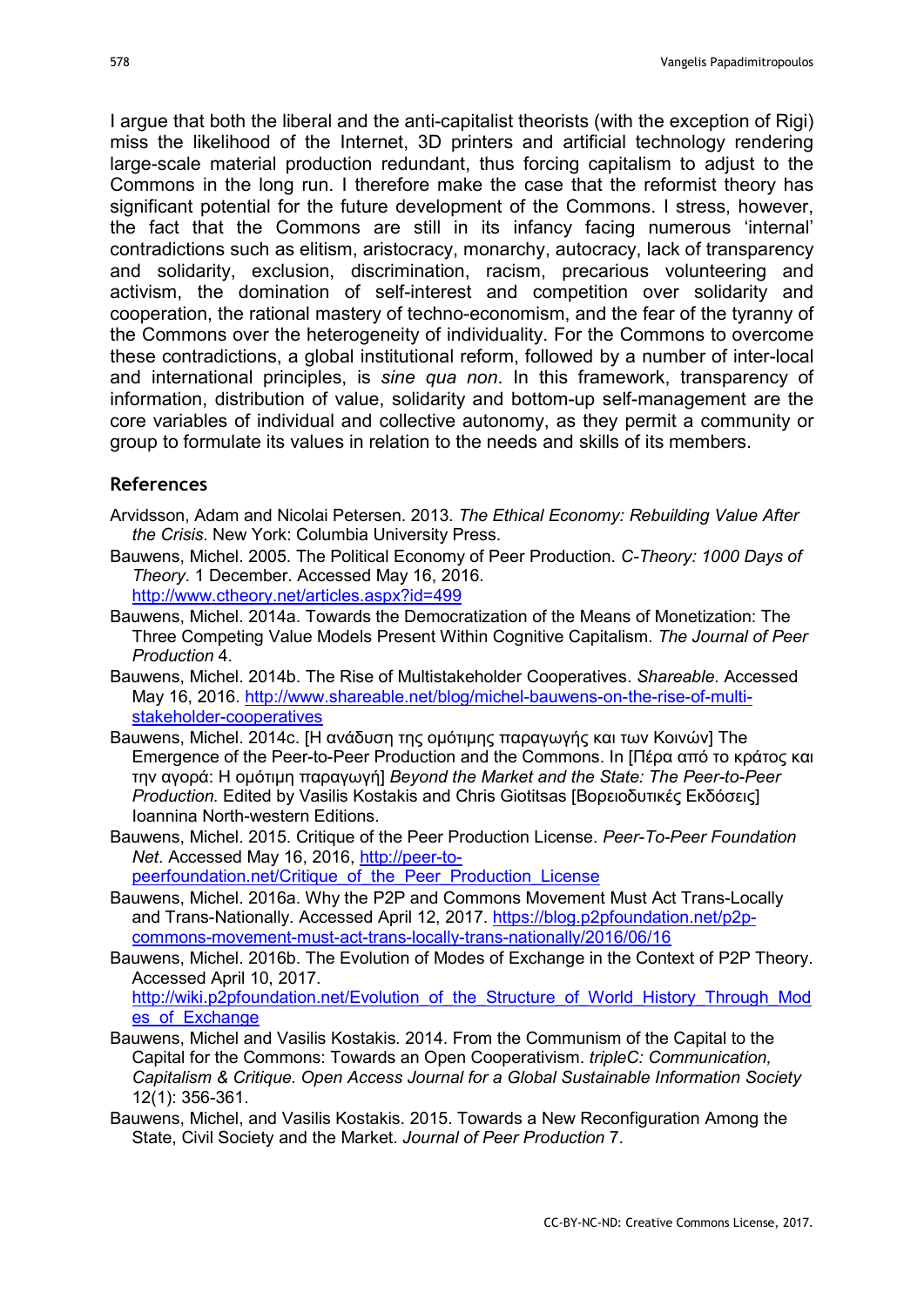- Bauwens, Michel Vasilis Kostakis and Alex Pazaitis. 2016. Towards a Society of the Commons. In The Enigma of Europe: Transform! yearbook 2016, edited by Walter Baier, Eric Canepa and Eva Himmelstoss. Pontypool: Merlin Press Ltd.
- Bauwens, Michel and Vasilis Niaros. 2017. Value in the Commons Economy: Developments in Open and Contributory Value Accounting. Heinrich Böll Stiftung, P2P Foundation.
- Benkler, Yochai. 2003. Freedom in the Commons: Towards a Political Economy of Information. Duke Law Journal 55 (6): 1245-1276.

Benkler, Yochai. 2006. The Wealth of Networks: How Social Production Transforms Markets and Freedom. New Haven: Yale University Press.

- Bollier, David and Burns H. Weston. 2012. Green Governance: Ecological Survival, Human Rights and the Law of the Commons. In The Wealth of the Commons: A World Beyond Market & State, edited by David Bollier and Silke Helfrich, 343-352. Amherst: Levellers Press.
- Bollier, David and Silke Helfrich, eds. 2015. Patterns of Commoning. Amherst: Off the Common [Levellers Press].

Broumas, Antonios. 2017. Social Democratic and Critical Theories of the Intellectual Commons: A Critical Analysis. tripleC: Communication, Capitalism & Critique. Open Access Journal for a Global Sustainable Information Society 15(1): 100-126.

Caffentzis, George. 2013. In Letters of Blood and Fire: Work, Machines and the Crisis of Capitalism. Oakland: PM Press.

Caffentzis, George and Silvia Federici. 2014. Commons Against and Beyond Capitalism. Community Development Journal 49: 92-105.

Castells, Manuel. 2000. The Information Age: Economy, Society and Culture, Volume I: The Rise of the Network Society. Oxford: Blackwell.

Castells, Manuel. 2009. Communication Power. New York: Oxford University Press.

Castoriadis, Cornelius. 1978. Les Carrefours du Labyrinth. Paris: Éditions du Seuil.

Castoriadis, Cornelius. 1987. The Imaginary Institution of Society. Cambridge: Polity Press.

Castoriadis, Cornelius. 1988. On the Content of Socialism II. In Political and Social Writings Vol. 2, translated and edited by David Ames Curtis, 90-154. Minneapolis: University of Minnesota Press.

Castree, Noel. 2010. Neoliberalism and the Biophysical Environment. Environment and Society: Advances in Research 1: 5-45.

Conaty, Pat and David Bollier. 2014. Toward an Open Cooperativism: A New Social Economy Based on Open Platforms, Co-Operative Models and the Commons. Report given during workshop hosted by the Commons Strategies Group, Berlin, 27-28 August.

Corcoran, Paul E. 1983. Before Marx: Socialism and Communism in France, 1830-1848. London: MacMillan Press.

De Alessi, Michael. 1998. Fishing for Solutions. London: Institute of Economic Affairs.

De Angelis, Massimo. 2007. The Beginning of History: Global Capital and Value Struggles. London: Pluto Press.

De Angelis, Massimo. 2012. Crises, Capital and Cooptation: Does Capital need a Commons Fix? In The Wealth of the Commons: A World Beyond Market and State, edited by David Bollier and Silke Helfrich. Amherst: Levellers Press.

Federici, Silvia. 2004. Caliban and the Witch: Women, the Body and Primitive Accumulation, Brooklyn: Autonomedia.

- Federici, Silvia. 2012. Revolution at Point Zero: Housework, Revolution and Class Struggle, New York: PM Press.
- Foucault, Michel. 1977. Discipline and Punish: The Birth of the Prison. New York: Pantheon Books.

Fuchs, Christian. 2014. Digital Labour and Karl Marx. London: Routledge.

Hardin, Garrett. 1968. The Tragedy of the Commons. Science 162: 1243-1248.

Hardt, Michael. 1999. Affective Labor. Boundary 2 (2): 89-100.

Hardt, Michael and Antonio Negri. 2000. Empire. Cambridge, MA: Harvard University Press.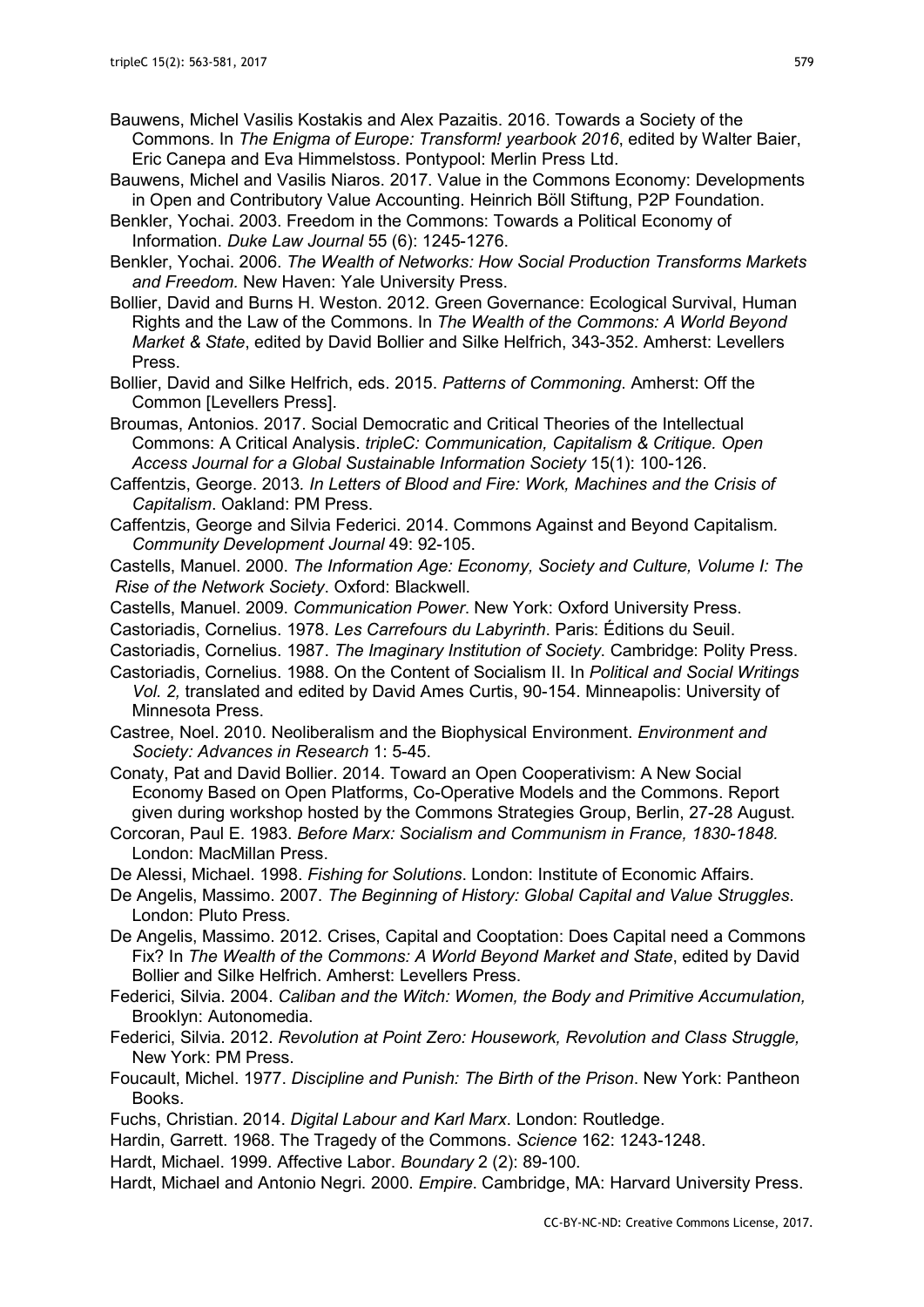- Hardt, Michael and Antonio Negri. 2004. Multitude: War and Democracy in the Age of Empire. London: Penguin.
- Hardt, Michael and Antonio Negri. 2009. Commonwealth. Cambridge, MA: Belknap Press. Harvey, David. 2003. The New Imperialism. Oxford: Oxford University Press.
- Hume, David. 2003 [1738]. A Treatise of Human Nature. New York: Dover Publications, Inc.
- Karatani, Kojin. 2014. The Structure of World History, From Modes of Production to Modes of Exchange. Durham: Duke University Press.
- Kohtala, Cindy. 2016. "Making Sustainability: How Fab Labs Address Environmental Issues." PhD diss., Aalto University (publication series). Helsinki: Aalto Arts Books.
- Kostakis, Vasilis and Michel Bauwens. 2014. Network Society and Future Scenarios for a Collaborative Economy. London: Palgrave Macmillan.
- Kostakis, Vassilis, Vassilis Niaros, George Dafermos and Michel Bauwens. 2015. Design Global, Manufacture Local: Exploring the Contours of an Emerging Productive Model. Futures 73: 126-135.

Kreiss, Daniel, Megan Finn and Fred Turner. 2011. The Limits of Peer Production: Some Reminders from Max Weber for the Network Society. New Media & Society 13 (2): 243- 259.

- Lessig, Lawrence. 2006. Code Version 2.0 [Code and Other Laws of Cyberspace]. New York: Basic Books.
- Linebaugh, Peter and Marcus Rediker. 2000. The Many-Headed Hydra: Sailors, Slaves, Commoners and the Hidden History of the Revolutionary Atlantic. Boston: Beacon Press.
- Luxemburg, Rosa. 2003 [1913]. The Accumulation of Capital. London: Routledge.
- Marx, Karl. 1973 [1939]. Grundrisse: Foundations of the Critique of Political Economy. London: Penguin.
- Marx, Karl. 1992 [1885]. Capital: A Critique of Political Economy, Volume II. London: Penguin.
- Meretz, Stefan. 2012. Peer Production and Societal Transformation: Ten Patterns Developed by the Oekonux Project. Journal of Peer Production 1.
- Meretz, Stefan. 2014. Socialist Licenses? A Rejoinder to Michel Bauwens and Vasilis Kostakis. tripleC: Communication, Capitalism & Critique. Open Access Journal for a Global Sustainable Information Society 12(1): 362-365.

Negri, Antonio. 1999. Value and Affect. Translated by Michael Hardt. boundary 26 (2): 77-88.

- Ostrom, Elinor. 1990. Governing the Commons: The Evolution of Institutions for Collective Action. Cambridge: Cambridge University Press.
- Ostrom, Elinor. 2000. Collective Action and the Evolution of Social Norms. Journal of Economic Perspectives 14(3): 137-158.
- Ostrom, Elinor. 2012. The Future of the Commons: Beyond Market Failure and Government Regulation. London: The Institute of Economic Affairs.
- Perez, Carlotta. 2002. Technological Revolutions and Financial Capital: The Dynamics of Bubbles and Golden Ages. Cheltenham: Edward Elgar.
- Papadimitropoulos, Evangelos. 2014. Rational Mastery and Freedom in the Thought of Cornelius Castoriadis, Ph. D. Thesis. Rethymno: University of Crete. Greece (In Greek).
- Papadimitropoulos, Evangelos. 2015. Indeterminacy and Creation in the Work of Cornelius Castoriadis. Cosmos and History: The Journal of Natural and Social Philosophy 11 (1): 256–268.
- Papadimitropoulos, Vangelis. 2016. The Rational Mastery in the Work of Cornelius Castoriadis. Capitalism, Nature, Socialism 10. doi: 1080/10455752.2016.1267784.
- Rigi, Jacob. 2014. The Coming Revolution of Peer Production and Revolutionary Cooperatives: A Response to Michel Bauwens, Vasilis Kostakis and Stefan Meretz. tripleC: Communication, Capitalism & Critique. Open Access Journal for a Global Sustainable Information Society 12(1): 390-404.
- Rushkoff, Douglas. 2016. Throwing Rocks at the Google Bus: How Growth Became the Enemy of Prosperity. New York: Portfolio/Penguin.